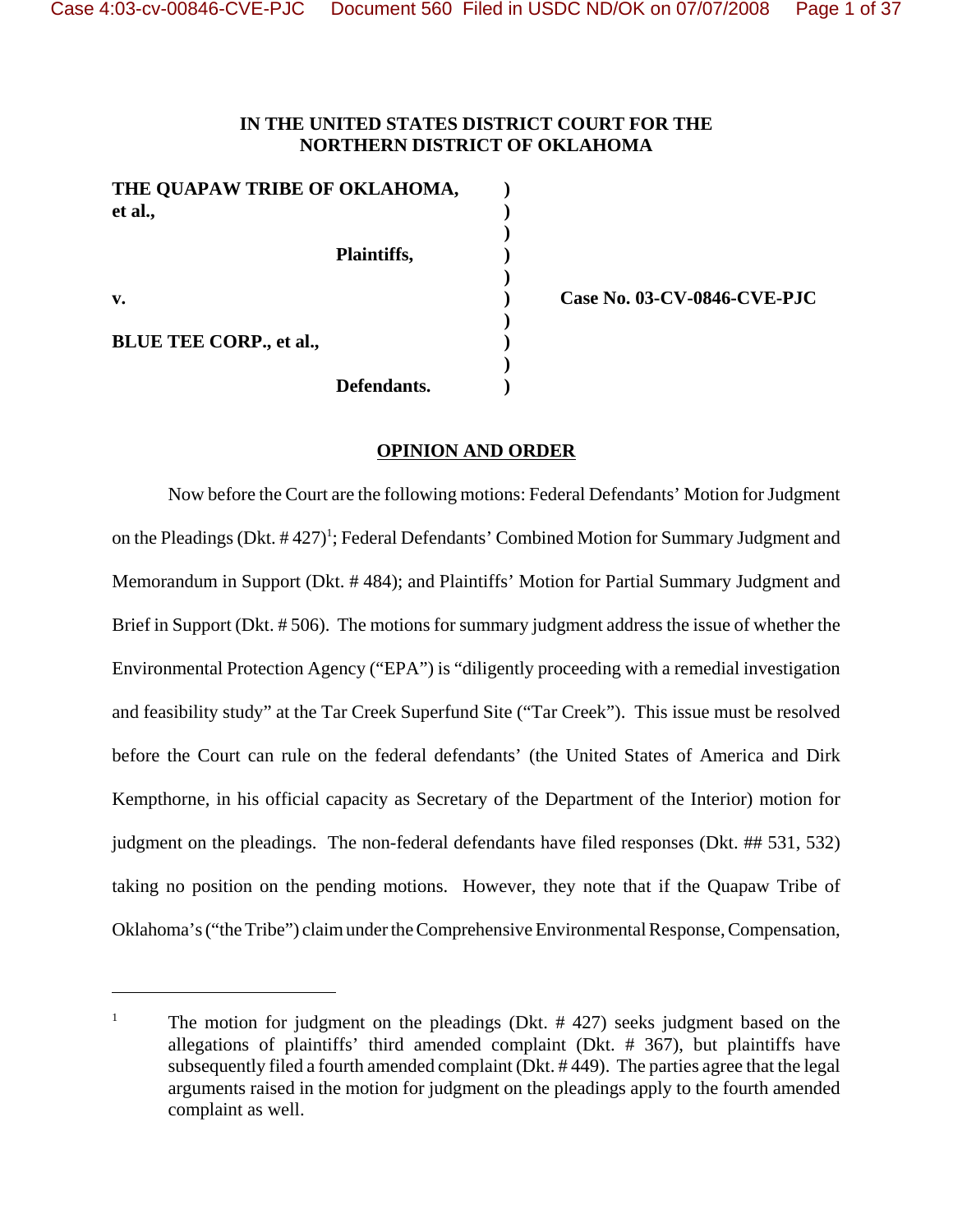and Liability Act, 42 U.S.C. § 9601 et seq. ("CERCLA") is dismissed as to the federal defendants, it should be dismissed as to the non-federal defendants as well. $<sup>2</sup>$ </sup>

### **I.**

Early in the twentieth century, significant deposits of lead and zinc were discovered in southeastern Kansas and northeastern Oklahoma and mining for these minerals followed shortly after this discovery. This area became known as the Tri-State Mining District. Originally, mining activities were relatively small operations, but in the 1920s larger mining companies operated in the Tri-State Mining District. The peak years of mining production occurred during the 1920s, but mining continued until the 1970s. Mining companies removed ore from the ground, stripped the ore of any valuable metals, and deposited waste material on the surface. Millions of tons of waste were left in Tar Creek in the form of chat piles and tailings ponds. Chat was created when mining companies stripped material of its useful ore and the remaining byproduct, chat, was stored on the surface in the form of chat piles. Tailings, another byproduct of mining activity, was left in unlined flotation ponds on the surface. For the purposes of the pending motions, the parties generally agree

<sup>&</sup>lt;sup>2</sup> The Tribe's CERCLA claim is the sixth claim for relief in its fourth amended complaint (Dkt. # 449) and the Tribe, rather than the individual plaintiffs, is the sole party with standing to proceed with a natural resources damages ("NRD") claim under CERCLA. Although plaintiffs' motion for summary judgment and other documents recite that they are filed by "plaintiffs," the documents were filed on behalf of the Tribe and the Court will refer to the relevant plaintiff as the Tribe throughout this Opinion and Order.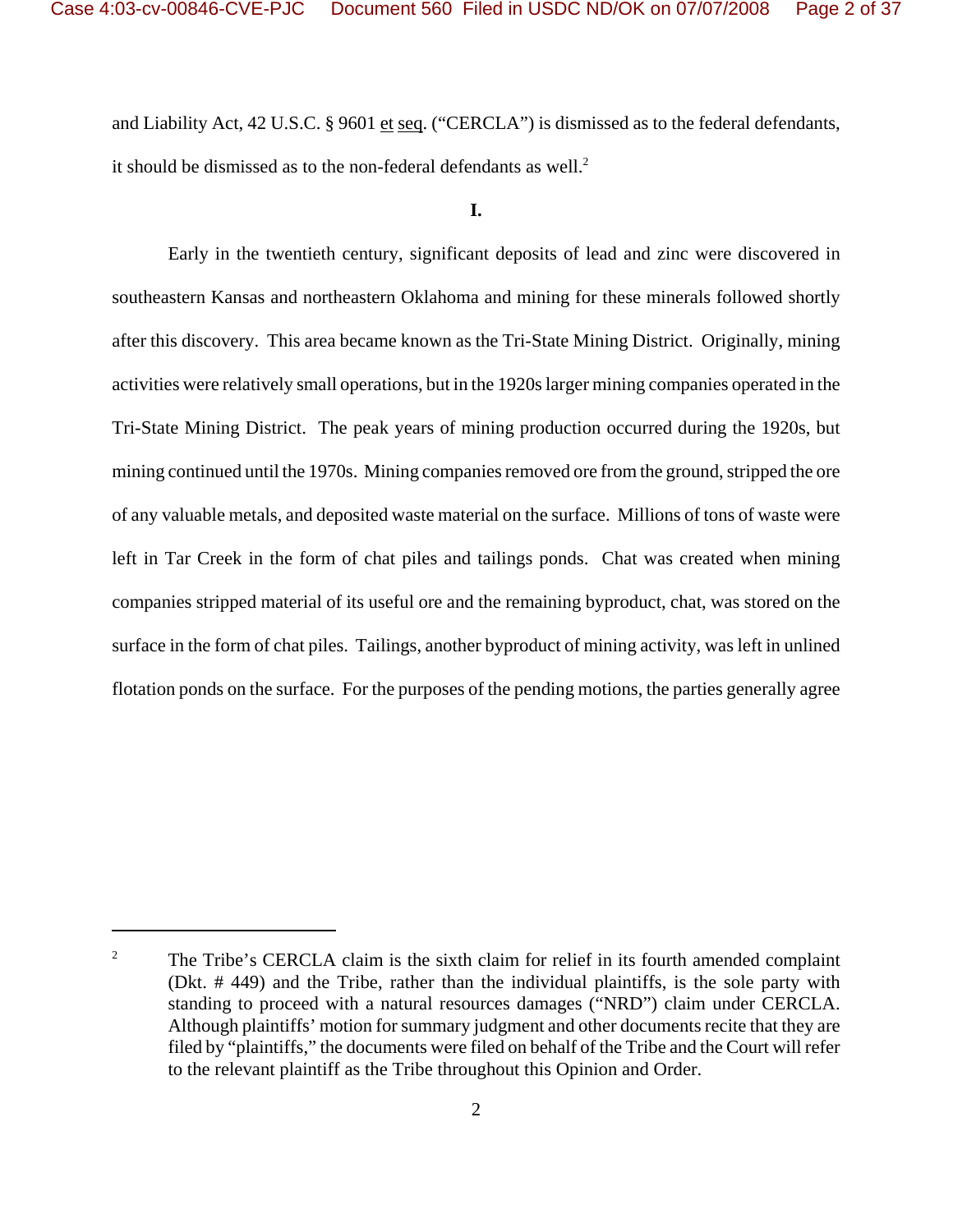that Tar Creek is heavily contaminated and the environmental consequences of seventy years of mining have been severe.<sup>3</sup>

# EPA's History at Tar Creek

In 1980, Congress passed CERCLA due to the "serious environmental and health risks posed by industrial pollution." United States v. Bestfoods, 524 U.S. 51 (1998). As part of the effort to clean up hazardous waste sites, Congress created the National Priorities List ("NPL"), which is a "list of sites where releases have occurred that have the highest national priority for remediation efforts." Morrison Enterprises v. McShares, Inc., 302 F.3d 1127, 1132 (10th Cir. 2002). Once a site is designated as a Superfund site, the EPA must conduct a remedial investigation and feasibility study ("RI/FS"). Federal regulations define an RI as:

a process undertaken by the lead agency to determine the nature and extent of the problem presented by the release. The RI emphasizes data collection and site characterization, and is generally performed concurrently and in an interactive fashion with the feasibility study. The RI includes sampling and monitoring, as necessary, and includes the gathering of sufficient information to determine the necessity for remedial action and to support the evaluation of remedial alternatives.

40 C.F.R. § 300.5. An FS more closely concerns the evaluation of possible remedies rather than the

broad investigation of a possible environmental hazard. Regulations define an FS as a:

study undertaken by the lead agency to develop and evaluate options for remedial action. The FS emphasizes data analysis and is generally performed concurrently and in an interactive fashion with the [RI]. The RI data are used to define the objectives of the response action, to develop remedial action alternatives, and to

<sup>&</sup>lt;sup>3</sup> The Tribe has provided extensive evidence of the scope of contamination at the Tar Creek. Based on the evidence presented with the pending motions, it is clear that neither the Tribe nor the federal defendants are contesting the fact that mining waste is present and that a significant level of contamination exists at Tar Creek. Therefore, it is not necessary for the Court to fully discuss the scope of contamination at Tar Creek except to the extent necessary to describe the EPA's actions at Tar Creek.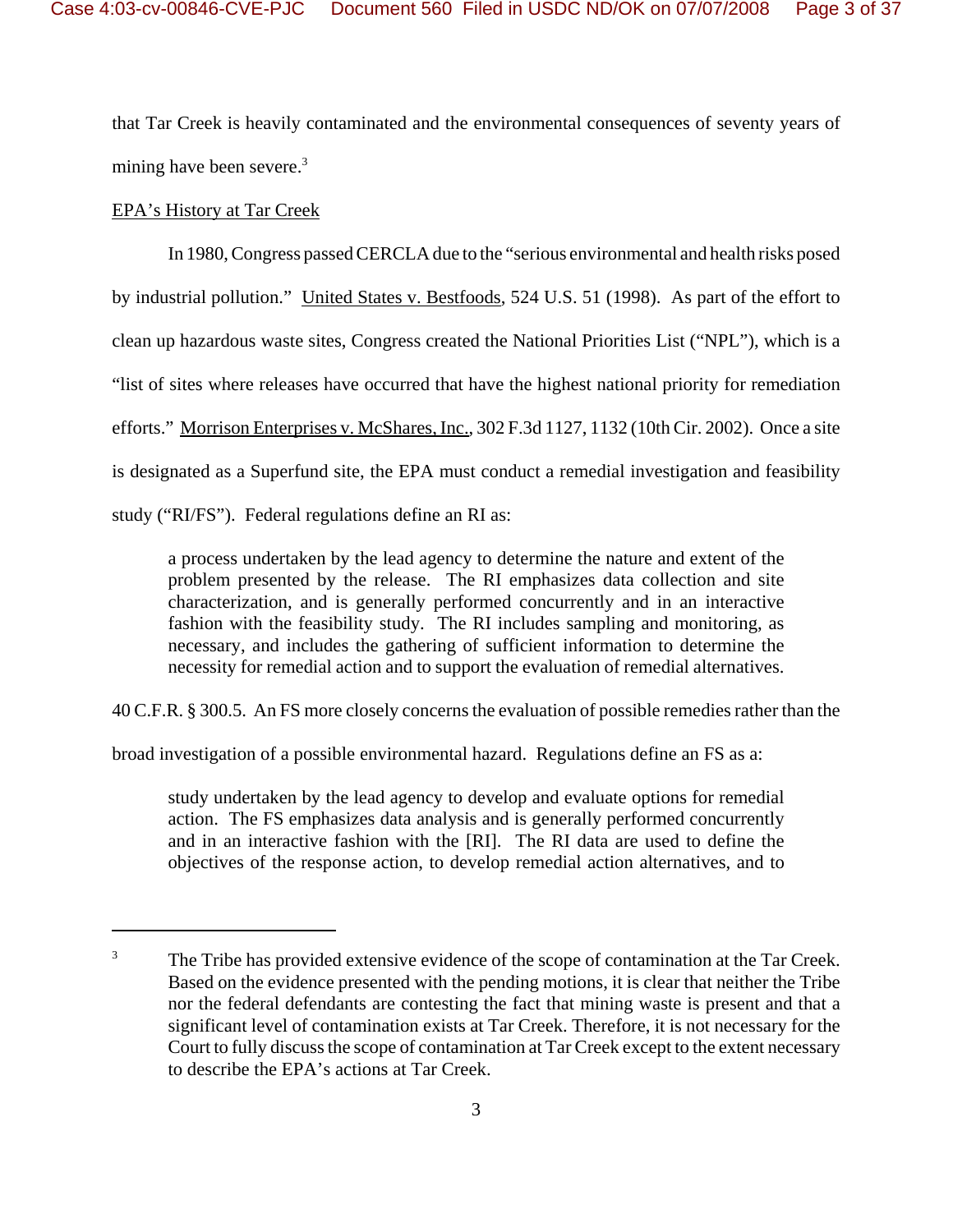undertake an initial screening and detailed analysis of the alternatives. The term also refers to a report that describes the results of the study.

Id. Following the completion of an FS, the EPA must follow a two-step process to select a final remedy. First, the EPA selects the preferred remedy and presents the proposed plan to the public for "review and comment." 40 C.F.R. § 300.430(f)(ii). Second, the EPA must review the public comments and consult with the state (or Indian tribe) to determine if the selected remedy is appropriate. Id. The final remedy is documented in a record of decision ("ROD") showing "all facts, analyses of facts, and site-specific policy determinations considered in the course of carrying out activities." Id. at § 300.430(f)(5)(i). The EPA may work toward a comprehensive resolution of the environmental hazards at a complex site by dividing its remedial action into operable units. Id.

In 1983, the Environmental Protection Agency placed approximately 40 square miles of northeastern Oklahoma on the NPL and designated the area as the Tar Creek Superfund Site. The EPA's initial investigation -- RI/FS -- identified two risks associated with contamination of groundwater and surface water caused by pollutants in mine shafts. The EPA was concerned that pollutants discovered in the water sources could potentially contaminate drinking water and kill wildlife and biota in Tar Creek. The EPA initially determined that chat piles and tailings ponds did not pose a health risk to humans or the environment.

The cleanup of groundwater and surface water was designated as Operable Unit 1 ("OU1") and a ROD was issued on June 6, 1984, selecting a remedy for OU1. The remedy included surface water diversion, construction of dikes, and plugging wells to prevent acid mine water migration. Dkt. # 484-6, at 4-5. The EPA also recommended periodic monitoring of groundwater and surface water to ensure that the selected remedy was working. The State of Oklahoma completed the work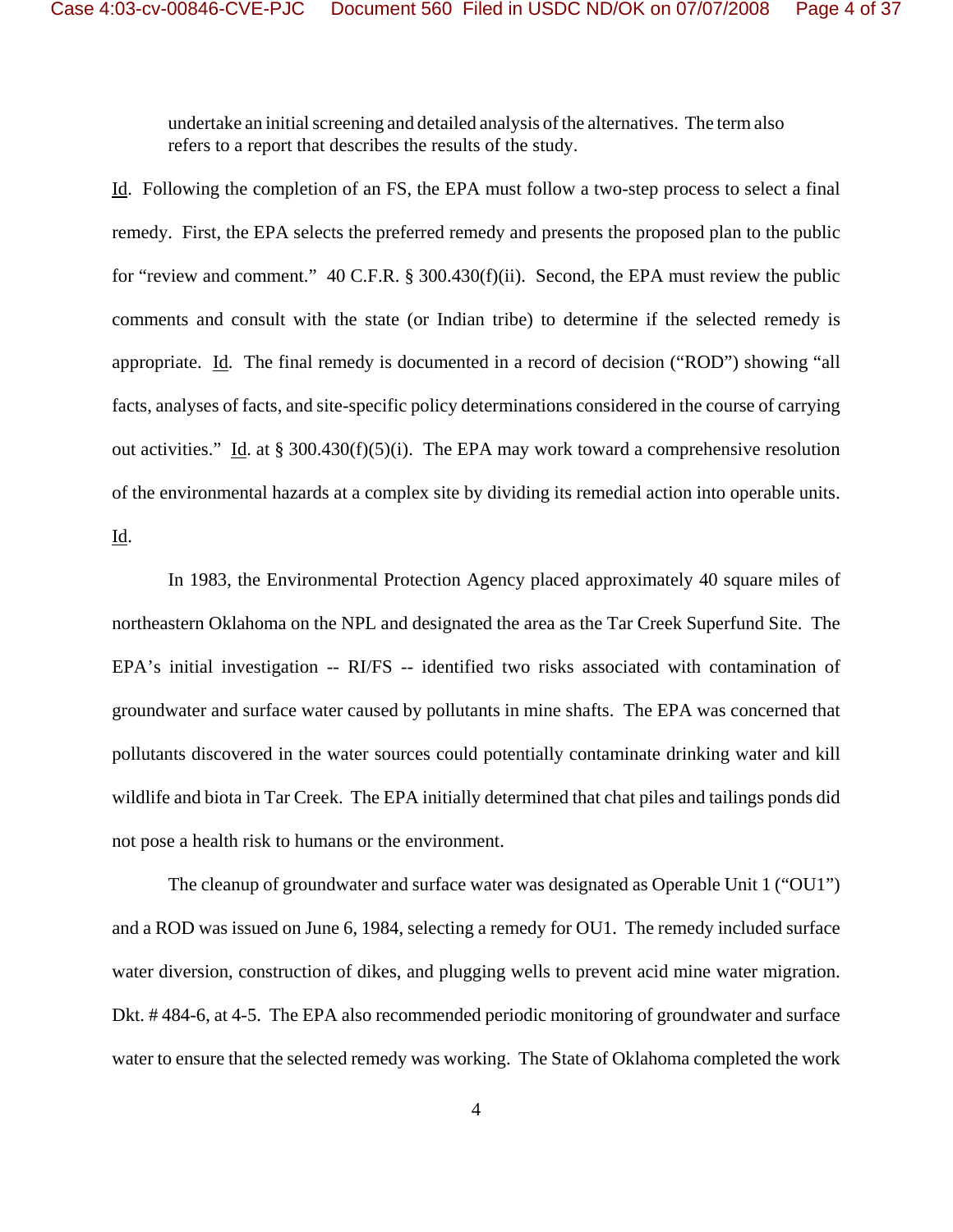recommended in the ROD by 1986 and the EPA continues to conduct monitoring of groundwater in compliance with the ROD for OU1. By 1991, the EPA had no plans to conduct any further work at Tar Creek.

The EPA conducted a five year review of Tar Creek in 1994,<sup>4</sup> and discovered that local children had elevated blood lead levels. Indian Health Service sent a letter to the EPA stating that 34 percent of the children it tested had blood lead levels exceeding the minimum level of concern established by the Center for Disease Control ("CDC"). Based on its five year review, the EPA determined that additional investigation and a soil removal action were needed to address the elevated blood lead levels of local children. The sampling of the time-critical removal action was divided into two phases. First, the EPA tested for lead, arsenic, cadmium and zinc at high access areas, such as schools, parks, and day care centers. Next, beginning on March 21, 1996, the EPA sampled soil at approximately 2,000 residential properties within Tar Creek. In addition to soil sampling, the EPA conducted air monitoring and compared the results of the monitoring to results from other Superfund sites within the former Tri-State Mining District. Test results established that the primary source of lead exposure for children was hand-to-mouth ingestion of lead through contaminated dust or soil rather than windblown chat. In September 1996, the EPA began timecritical removal of soil in high access areas before the testing of residential areas was completed. After soil removal was completed in high access areas, the EPA generated a list prioritizing soil removal from residential yards.

<sup>&</sup>lt;sup>4</sup> The Tribe cites the EPA's failure to conduct a five year review by 1989, or five years from the issuance of the ROD for OU1, as evidence of the EPA's lack of diligence. Dkt. # 506, at 9. However, the federal defendants point out that this requirement was not added to CERCLA until 1986 and the requirement for a five year review was not included in the National Contingency Plan until 1990. Dkt. # 533, at 3.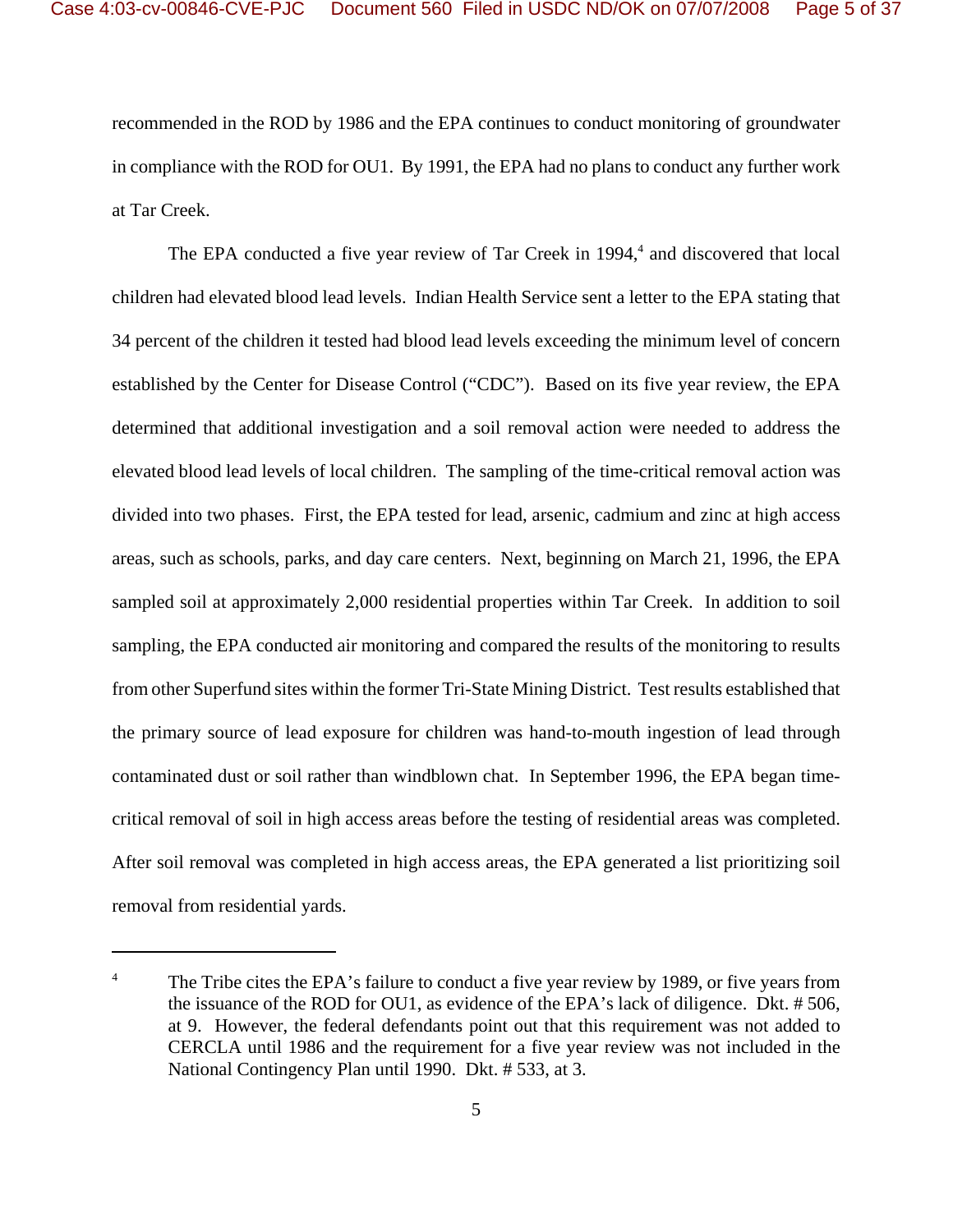The EPA started an RI in January 1997 and an FS in February 1997 of possible remedies for lead contamination within residential areas. The soil removal action was officially designated as Operable Unit 2 ("OU2") and was converted from a removal action into a remedial action.<sup>5</sup> In August 1997, the EPA issued a ROD for OU2 choosing soil removal and backfilling of residential yards as a permanent remedy. The EPA states that it was still concerned about elevated blood lead levels in local children, and considered soil remediation as a higher priority than chat pile removal at that time. Dkt. # 484, Ex. 1, at 51-52. The Army Corps of Engineers performed remedial work for OU2 from January 1998 to July 2000, and the EPA states that over 1,300 residential yards were remediated. Following July 2000, remedial work continued for OU2 but the government hired private contractors to perform the work.

Following the adoption of the ROD for OU2, the EPA claims that it initiated additional testing of air quality and mining waste within Tar Creek. The EPA claims that, in September 1998, it conducted air sampling at the request of the Tribe. Id. at 53. The EPA claims that it provided funding to the Tribe for an RI/FS to conduct sediment and water sampling in Beaver Creek beginning in 1999.<sup>6</sup> In March 1999, the State of Oklahoma asked the EPA for funding to test chat piles and the EPA agreed to provide funding to the governor's task force on Tar Creek for the

<sup>&</sup>lt;sup>5</sup> A removal action "costs less, takes less time, and is geared to address an immediate release or threat of release." Colorado v. Sunoco, Inc., 337 F.3d 1233, 1240 (10th Cir. 2003). In contrast, a remedial action "seeks to effect a permanent remedy to the release of hazardous substances when there is no immediate threat to the public health." Id.

<sup>&</sup>lt;sup>6</sup> The Tribe disputes the EPA's assertion that it funded an RI/FS for Beaver Creek. Contrary to the EPA's assertion, the Tribe claims that the EPA funded a work plan for Beaver Creek but withdrew funding after the work plan was drafted. Dkt. # 505, at 9.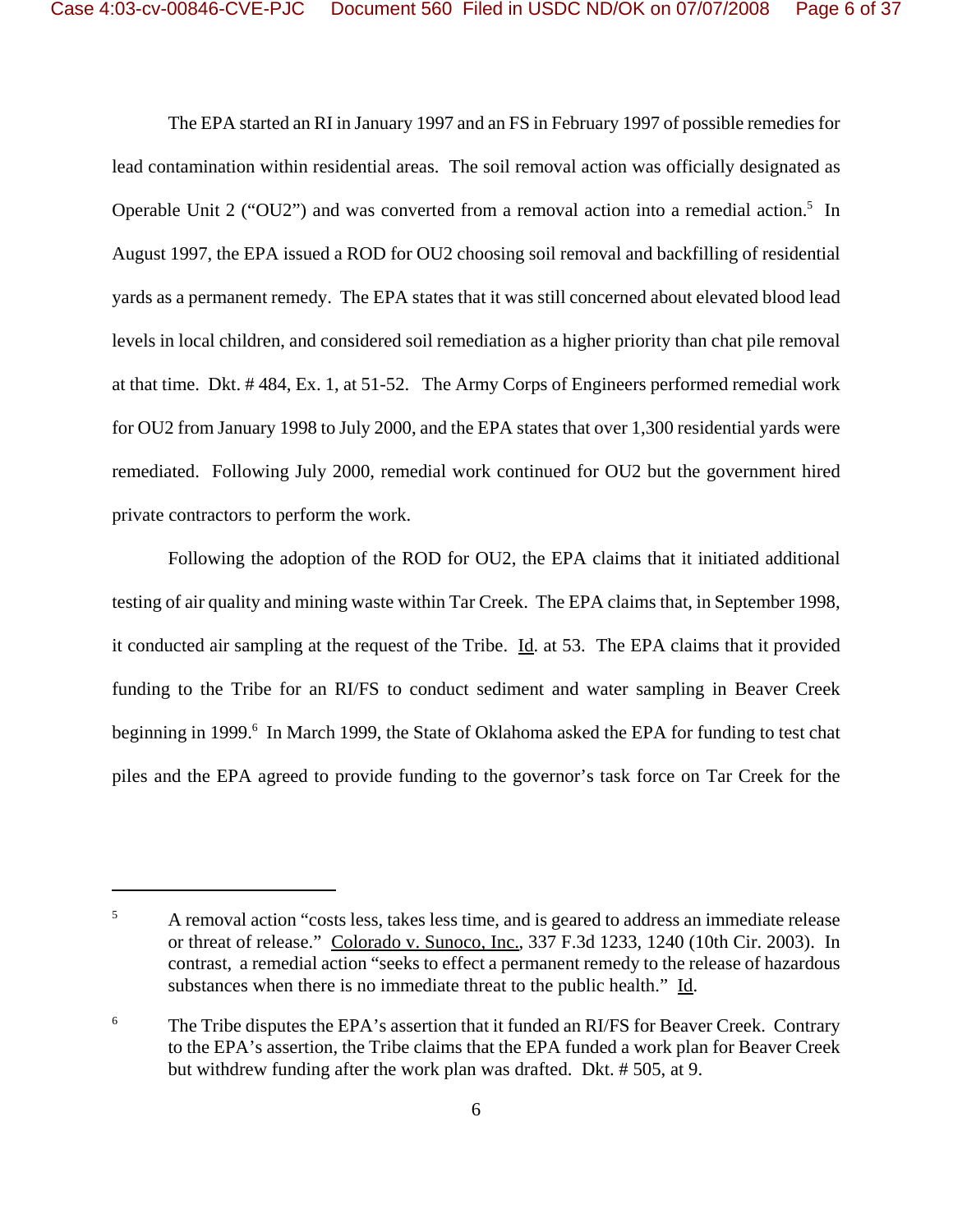proposed testing. None of this testing led to the immediate issuance an RI/FS or the creation of an operable unit.

On March 23, 1999, the Tribe notified the EPA that it had discovered drums of mining chemicals in an abandoned building. Initially, the Tribe intended to remove the drums with the help of the Bureau of Indian Affairs ("BIA"). However, the BIA lacked the funding and expertise to complete the removal and asked the EPA to take over on October 31, 1999. The EPA agreed and, between March 28 and May 23, 2000, the EPA conducted a time-critical removal of the drums. This removal was designated as Operable Unit 3 ("OU3).

The EPA asserts that, after OU3 was completed, it conducted additional testing and sampling of different aspects of Tar Creek. The EPA claims that, in 2001, it performed flood plain sampling between Commerce and Miami, Oklahoma.<sup>7</sup> From 2003 to 2005, the Tribe conducted air monitoring for lead and other pollutants with funding under the Clean Air Act, 42 U.S.C. § 7410. Dkt. # 505, Ex. 22, at 1. The EPA claims that it provided funding for the testing and the Tribe agreed to share its results with the community. The Oklahoma Department of Environmental Quality ("ODEQ") also collected fish tissue samples during 2003 with assistance from the United States Fish and Wildlife Service, but it is not clear if the EPA participated in this sampling. As a result of the fish tissue sampling, the ODEQ issued an advisory suggesting that people limit the consumption of fish from ponds and creeks within Tar Creek to six eight-ounce meals per month. Id., Ex. 15, at 3.

On December 9, 2003, the EPA, the Department of the Interior, and two potentially responsible parties ("PRPs") agreed to an Administrative Order on Consent requiring the PRPs, two

 $7\sigma$  The Tribe disputes this factual assertion because there is no documentary evidence showing that such testing occurred.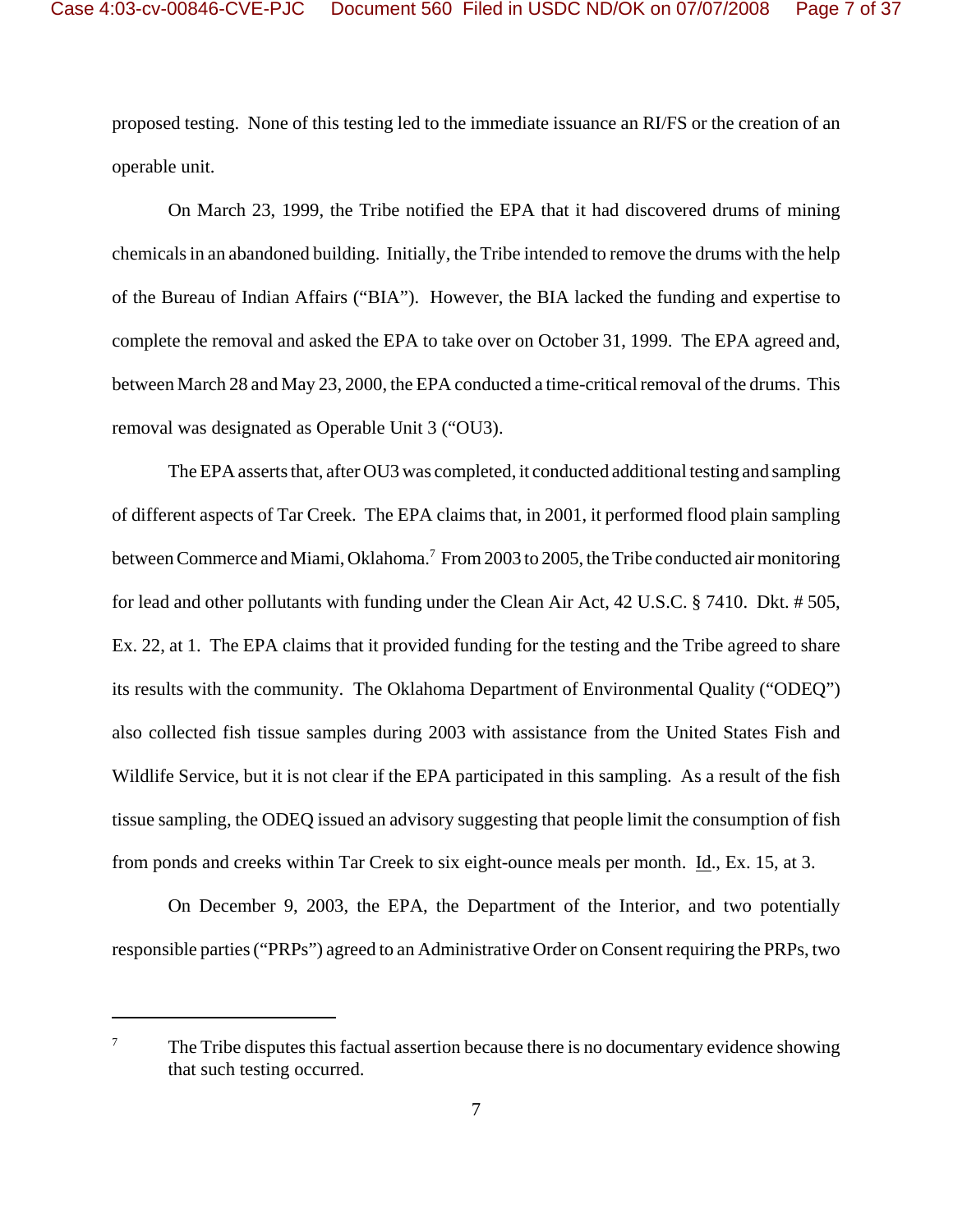mining companies, to conduct an RI/FS concerning dangers posed by the chat piles and mining waste in non-residential areas within Tar Creek. This project was called Operable Unit 4 ("OU4"), and the purpose of OU4 was to "address[] the rural and urban areas of the site where mine and mill residues and smelter wastes have been placed, deposited, stored, disposed of, or otherwise come to be located as a result of mining, milling, smelting or related operations." Dkt. # 484, Ex. 2(b), at 4. The PRPs completed the RI and the EPA issued an FS for OU4 in December 2006. Dkt. # 507, Ex. 16. After the FS was issued, Congress passed the Water Resources Development Act of 2007, Public Law 110-114, 121Stat. 1041 ("WRDA"). In part, the WRDA required the EPA to consider relocating residents living within Tar Creek and it provided \$30 million to fund the relocation. The EPA modified the FS to comply with WRDA and it issued the ROD for OU4 on February 22, 2008. The EPA has recommended relocation for residents facing the greatest risk of exposure and estimates that work on OU4 will be completed in 30 years.

The EPA claims that it is currently conducting RI/FS activities for an Operable Unit 5 (OU5), which EPA anticipates will address remaining metals in sediments in the Spring River and Neosho River basins. Dkt. # 484, Ex. 1, at 112. However, the EPA has not formally created OU5, and the OU5 investigation is still in its preliminary stages. The EPA acknowledges that the scope of a potential OU5 is likely to change as the EPA gathers more information. The EPA conducted sampling of the Spring and Neosho Rivers in May 2006 and the summer of 2007, and asserts it is continuing to sample other areas as part of an ongoing investigation. The EPA states that it also sampling upstream sources in Kansas and Missouri, chat piles, and groundwater within Tar Creek to determine the sources of sediment contamination. The EPA anticipates that the proposed OU5 will be the final operable unit at Tar Creek. Id. at 110-11. However, OU5 is still in the preliminary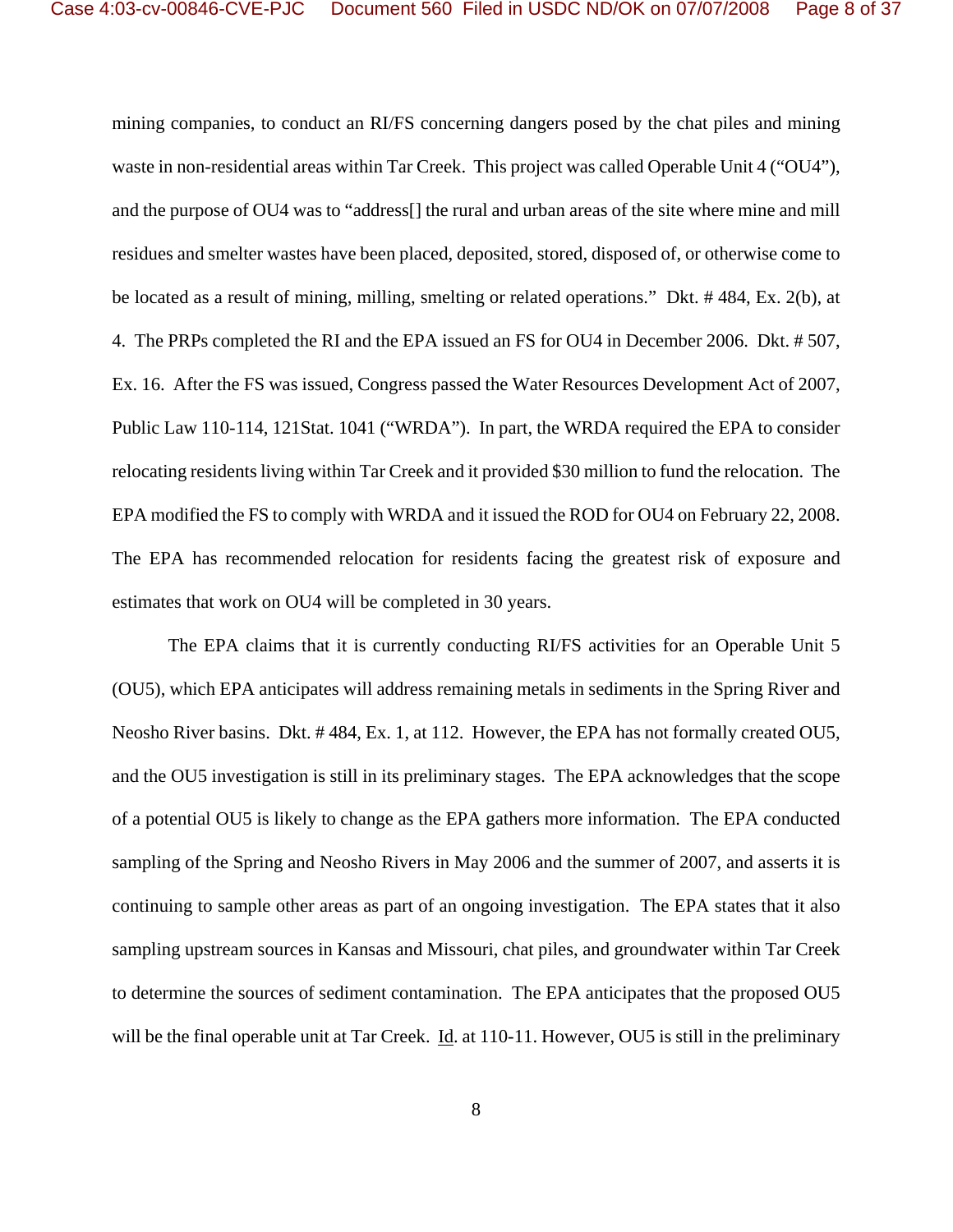stages and a final remedy addressing sediment contamination in the Spring and Neosho River basins has not been selected.

The Tribe describes the EPA's cleanup efforts as "intermittent, delayed, stalled [and] illdefined and argues that the EPA's efforts could not be described as diligent under any definition of the word "diligent." Dkt. # 506, at 17. According to the Tribe, the danger of lead exposure from chat piles and other mining waste has been known since the 1930s and the EPA should have taken action in the early stages of its cleanup to investigate and remedy this hazard. The Tribe claims that it is undisputed that the EPA did not begin remediating yards until 1996 and it took over two decades for the EPA to begin an investigation of the hazards posed by chat piles and tailings ponds. The Tribe further criticizes the EPA for not issuing its first Five Year Review until 1994, almost 13 years after Tar Creek was designated as a Superfund site. The EPA responds that Tar Creek is a complex Superfund site with multiple operable units and it has actively and consistently worked to remediate environmental hazards at Tar Creek.

### Procedural History

Plaintiffs filed this lawsuit on December 10, 2003 against seven mining companies that operated in the former Tri-State Mining District. In the original complaint (Dkt. # 1), the Tribe and individual tribal members alleged claims of public nuisance, private nuisance, trespass, unjust enrichment, strict liability, and fraud against the mining companies. The individual plaintiffs sought to certify a class of all former and current landowners of real property located within the historic boundaries of the former Quapaw reservation. The original complaint did not seek relief under CERCLA or allege any claim against the federal government or federal employee in his or her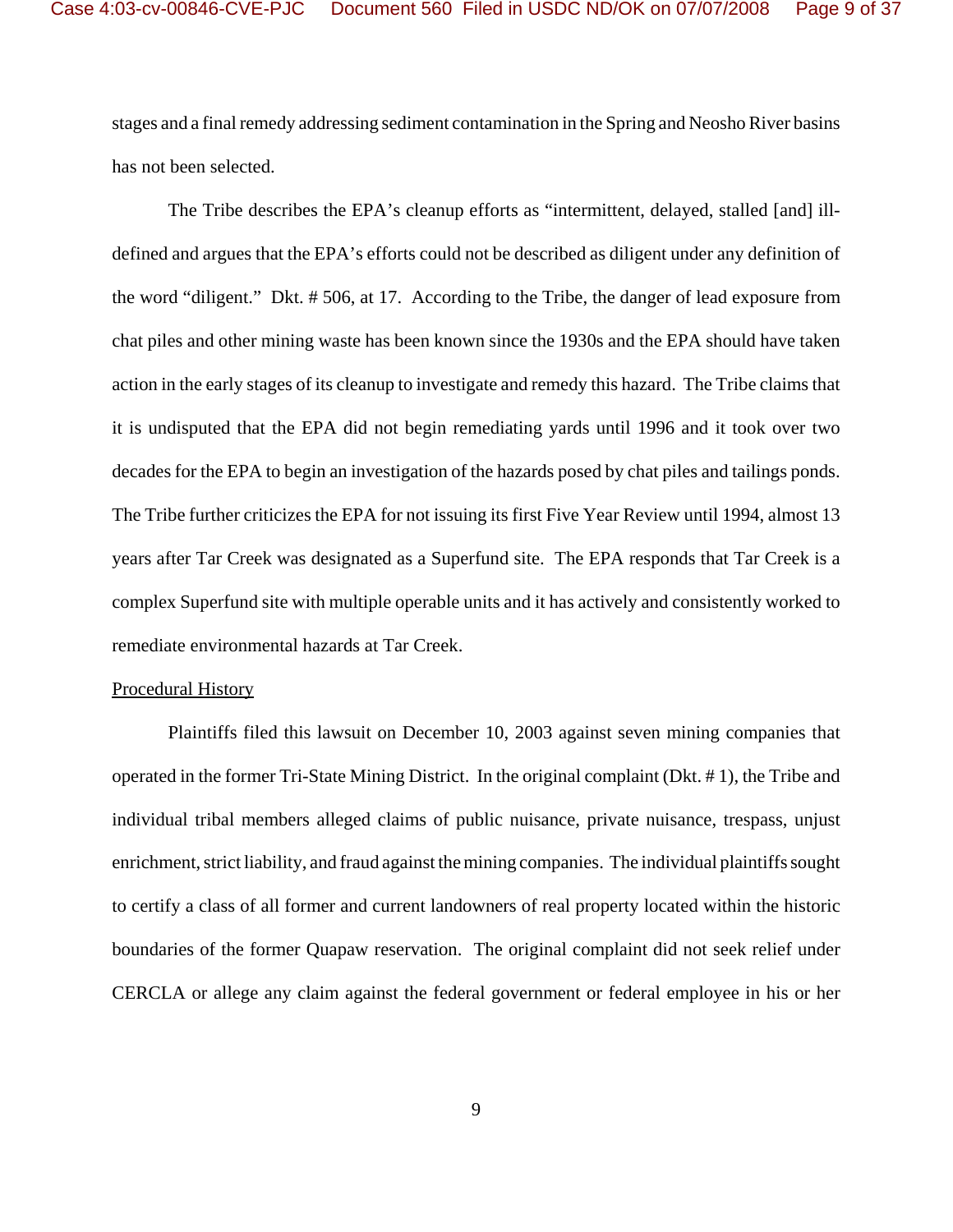official capacity.<sup>8</sup> However, paragraph two of the complaint stated that the Tribe intended to file a CERCLA claim against the United States and other defendants once the 60 day notice requirement of CERCLA had been satisfied. Dkt. # 1, at 2. After the statutory notice period expired, plaintiffs requested leave to file an amended complaint adding a CERCLA claim. Dkt. # 138. The Court granted plaintiffs' motion and they filed a first amended complaint on May 5, 2004.

The first amended complaint (Dkt. # 146) alleged the same common claims as the original complaint but added claims under CERCLA and the Resource Conservation and Recovery Act, 42 U.S.C. § 6972 ("RCRA"). In its capacity as a natural resources trustee, the Tribe sought damages for "loss of use and costs of restoration, resulting from injury to, destruction of, or loss of natural resources for which the Tribal Chairman of the Quapaw is the trustee" and "all reasonable costs of assessing such injury or damages." Dkt. # 146, at 77. Although the Tribe requested damages for lost use, the principal part of the Tribe's request for damages under CERCLA was restoration or replacement damages. Under RCRA, the Tribe requested a declaratory judgment stating that the mining defendants improperly stored hazardous substances on Tribal land and an order requiring the mining defendants to remove the hazardous substances. Id. at 78-79.

ASARCO, Incorporated, Childress Royalty Company, The Doe Run Resources Corporation, and NL Industries, Inc., filed a motion to dismiss under Fed. R. Civ. P. 12(b)(6) asserting, inter alia, that the Tribe's CERCLA claim was premature because the EPA was actively conducing an RI/FS at Tar Creek. Dkt. # 152. The Court ordered the parties to submit supplemental briefing on this

<sup>&</sup>lt;sup>8</sup> However, Gold Fields Mining Co. and Blue Tee Corp. filed third-party claims against the United States for contribution or indemnification, because the federal government allegedly regulated mining activity on trust land in the former Quapaw reservation. Dkt. # 47.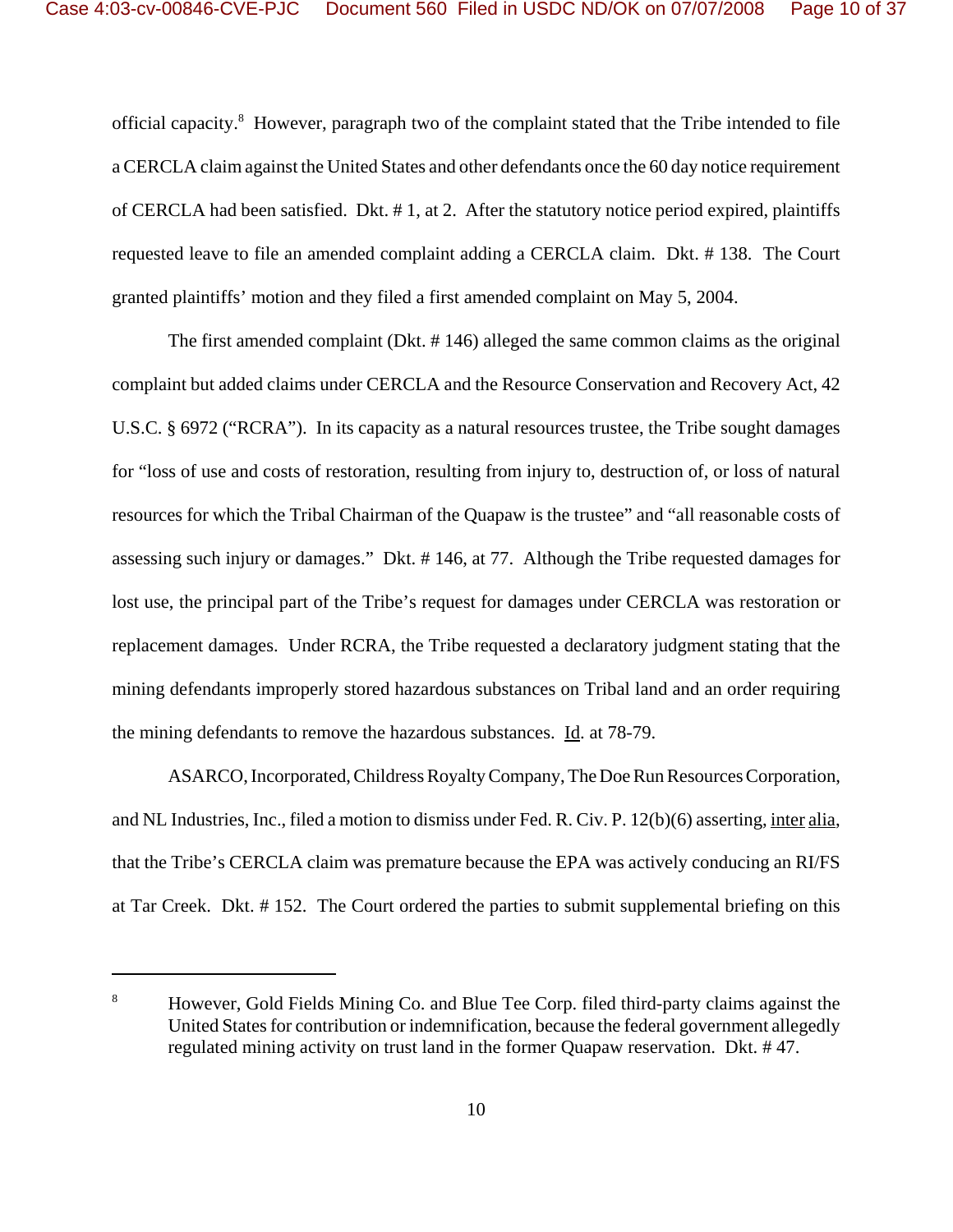argument. The Tribe argued that the EPA was not diligently proceeding with selection of an RI/FS addressing harm to the natural resources within Tar Creek and the Tribe's CERCLA claim was not premature. The mining defendants responded the Tribe failed to allege the EPA's lack of diligence and, as a pleading matter, the CERCLA claim stated in the first amended complaint was time-barred. They also argued that the EPA was proceeding with four operable units at Tar Creek and the Tribe's claim for natural resource damages was barred until the EPA selected a final remedy for Tar Creek. While this issue was pending, the Tribe filed an interlocutory appeal of a separate order denying the Tribe's motion to dismiss the mining defendant's counterclaims for recoupment on the basis of sovereign immunity, and the Court stayed the entire case during the appeal. Dkt. # 248.

The Tenth Circuit issued a decision on April 24, 2006 denying the Tribe's appeal, but this Court continued the stay to permit the parties to continue settlement negotiations. Dkt. ## 307, 310. On March 16, 2007, the Tribe filed an unopposed motion requesting leave to file a second amended complaint. In relevant part, the Tribe requested permission to amend its complaint to "conform the [Tribe's] current claims for natural resource damages to the ruling in a recent Tenth Circuit case . . . ." Dkt. # 320, at 2. The Court granted the motion and the Tribe filed its second amended complaint (Dkt.  $\# 330$ ) on April 20, 2007.<sup>9</sup> In the second amended complaint, the Tribe limited its CERCLA claim to damages for "past and interim loss-of-use natural resource damages on behalf of the [Tribe] from the time of release of any hazardous substance until restoration and reasonable cost of assessing injury to the natural resources . . . ." Dkt. # 330, at 61. The second amended

<sup>&</sup>lt;sup>9</sup> The Court found defendant's motion to dismiss (Dkt.  $# 152$ ) moot based on the filing of plaintiff's second amended complaint, and defendants' objection to the Tribe's CERCLA claim was not resolved. Dkt. # 331.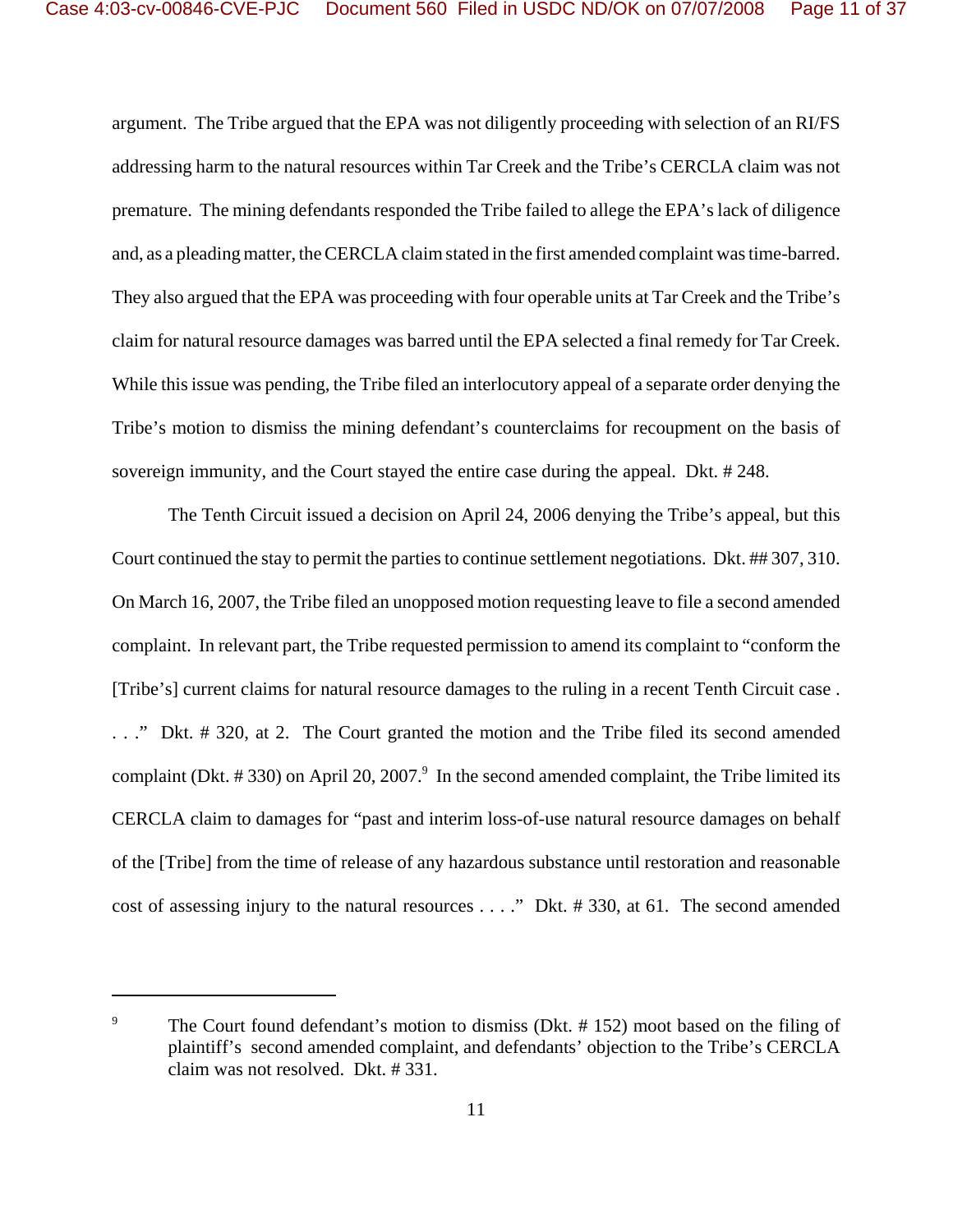complaint contained a series of footnotes addressing the legal limitations on the Tribe's ability to

bring a CERCLA claim before the EPA selected a final remedy. In one footnote, the Tribe stated:

Consistent with 42 U.S.C. §§ 9607, 9613(h) and State of New Mexico v. General Electric, 467 F.3d 1223, 1249-51 (10th Cir. 2006), the Quapaw Tribe preserves until after selection of the remedial action its claim under 42 U.S.C. § 9607 for restoration or replacement of natural resources (including groundwater, surface water, sediments, wetlands, surface land, vegetation and wildlife) that will remain contaminated with hazardous substances. Plaintiffs also preserve their contention that EPA is not diligently proceeding with a remedial investigation and feasibility study under section 9604(b) of CERCLA.

Id. at 61 n.7. The mining defendants did not renew their argument concerning the ripeness of the Tribe's CERCLA claim.

On June 1, 2007, the Tribe requested leave to file a third amended complaint adding Burlington Northern Sante Fe Railway Co. as a party to the CERCLA claim, because the statutory notice period had expired as to this defendant. Defendants did not oppose the motion to amend and the motion was granted. The Tribe filed its third amended complaint (Dkt. # 367) on June 7, 2007. The federal defendants filed a motion for judgment on the pleading under Fed. R. Civ. P. 12(c) asserting that the Tribe's CERCLA claim was premature. Dkt. # 427. In response, the Tribe argued that it had limited its CERCLA claim to interim and lost use damages and this type of claim was not subject to the time limitation imposed by  $\S 9613(g)$ . The Tribe also argued that the EPA was not diligently proceeding with selection of a final remedy for Tar Creek and requested leave to file a fourth amended complaint alleging the EPA's lack of statutory diligence. The Court granted the Tribe's motion to amend and the Tribe filed a fourth amended complaint (Dkt. # 449) alleging that the EPA was not diligently proceeding at Tar Creek.

The Tribe's allegation concerning the EPA's lack of diligence undermined much of the federal defendants' motion for judgment on the pleadings. The parties proposed that the Court allow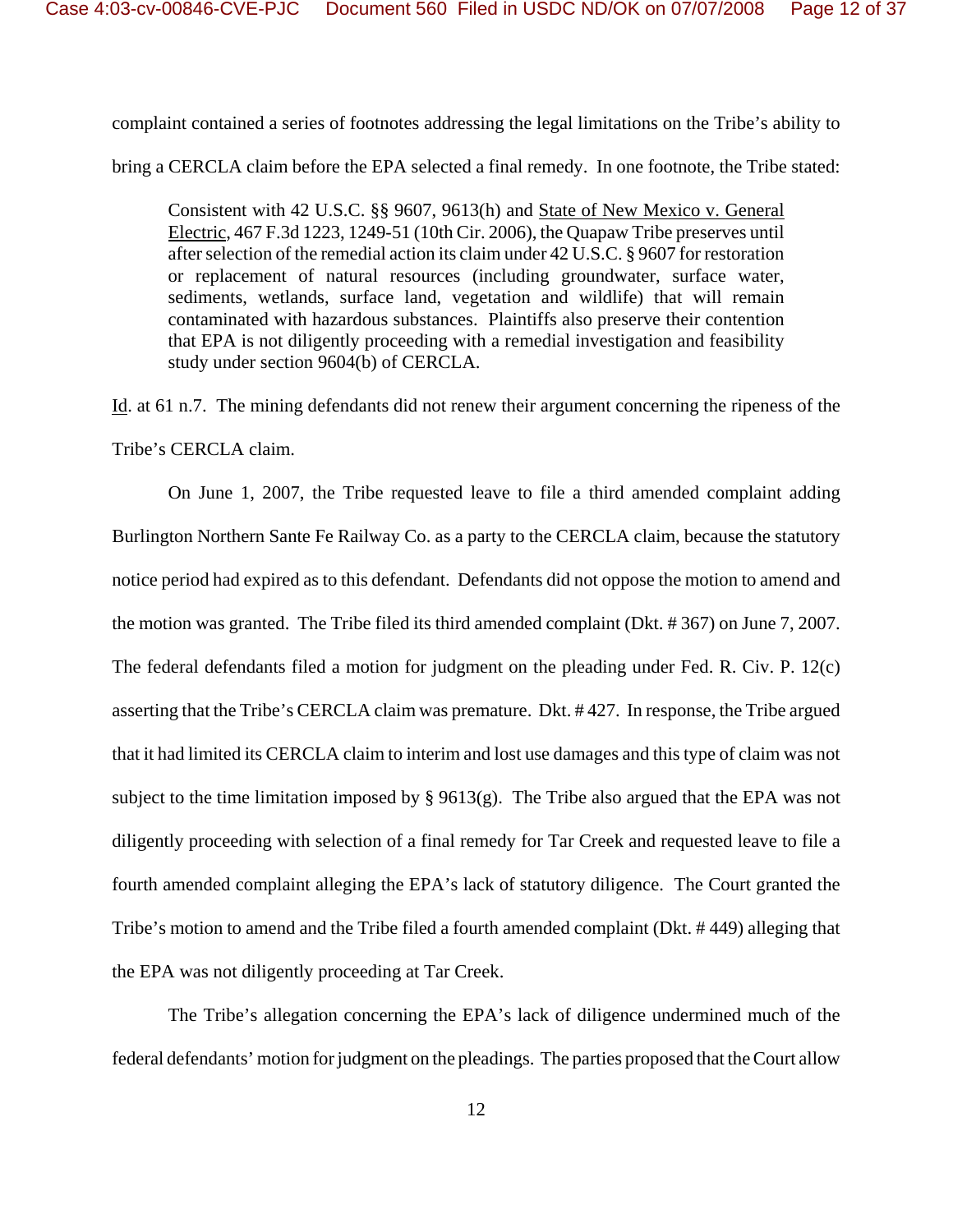the federal defendants and the Tribe to submit cross-motions for summary judgment on the issue of the EPA's diligence under § 9613(g). The cross-motions for summary judgment have been fully briefed and they, as well as the federal defendants' motion for judgment on the pleadings, are ripe for review.

### **II.**

A motion for judgment on the pleadings under Fed. R. Civ. P. 12(c) is governed by the same standard of review applicable to a motion to dismiss under Fed. R. Civ. P. 12(b)(6). Nelson v. State Farm Mut. Auto Ins. Co., 419 F.3d 1117, 1119 (10th Cir. 2005). Thus, a court must "accept all the well-pleaded factual allegations in the complaint as true and view them in the light most favorable to the nonmoving party." Id. (internal quotation marks and citation omitted); Ramirez v. Dept. of Corr., State of Colo., 222 F.3d 1238, 1241 (10th Cir. 2000). To survive judgment, a "complaint must contain enough facts to state a claim to relief that is plausible on its face." Anderson v. Suiters, 499 F.3d 1228, 1232 (10th Cir. 2007) (internal quotation marks and citation omitted). "Judgment on the pleadings should not be granted 'unless the moving party has clearly established that no material issue of fact remains to be resolved and the party is entitled to judgment as a matter of law.'" Park Univ. Enters., Inc. v. Am. Cas. Co., 442 F.3d 1239, 1244 (10th Cir. 2006) (quoting United States v. Any & All Radio Station Transmission Equip., 207 F.3d 458, 462 (8th Cir. 2000)). Fed. R. Civ. P. 12(d) further provides that "[i]f, on a motion under Rule 12(b)(6) or 12(c), matters outside the pleadings are presented to and not excluded by the court, the motion must be treated as one for summary judgment under Rule 56." Hence, under Rule 12(c), a court should consider only matters in the pleadings or incorporated by reference in, or attached to, the answer or complaint.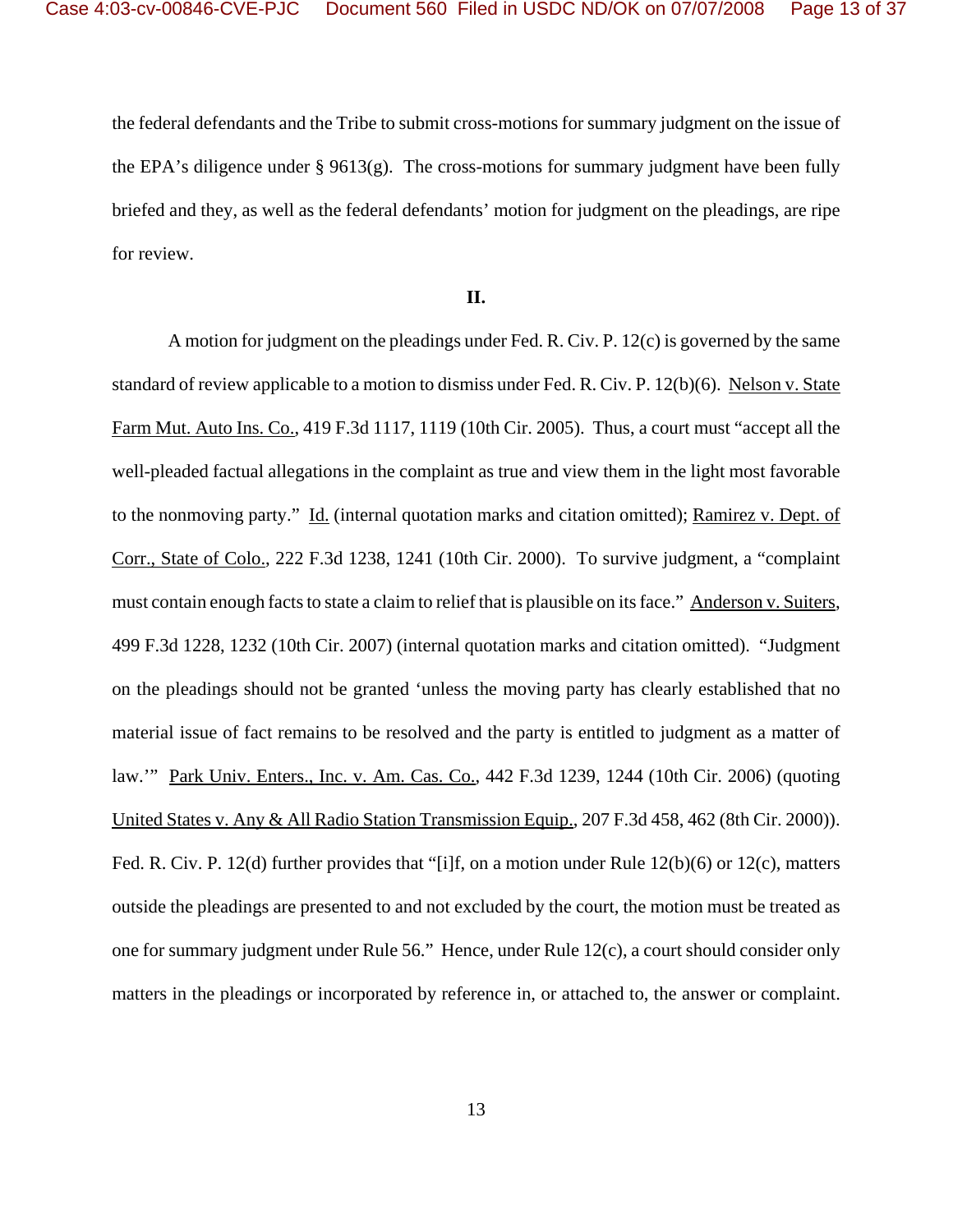Park Univ. Enters., Inc., 442 F.3d at 1244; GFF Corp. v. Associated Wholesale Grocers, Inc., 130 F.3d 1381, 1384-85 (10th Cir. 1997).

Summary judgment pursuant to Fed. R. Civ. P. 56 is appropriate where there is no genuine issue of material fact and the moving party is entitled to judgment as a matter of law. Celotex Corp. v. Catrett, 477 U.S. 317, 322-23 (1986); Anderson v. Liberty Lobby, Inc., 477 U.S. 242, 250 (1986); Kendall v. Watkins, 998 F.2d 848, 850 (10th Cir. 1993). The plain language of Rule 56(c) mandates the entry of summary judgment, after adequate time for discovery and upon motion, against a party who fails to make a showing sufficient to establish the existence of an element essential to that party's case, and on which that party will bear the burden of proof at trial. Celotex, 477 U.S. at 317. "Summary judgment procedure is properly regarded not as a disfavored procedural shortcut, but rather as an integral part of the Federal Rules as a whole, which are designed 'to secure the just, speedy and inexpensive determination of every action." Id. at 327. When the Court is considering cross-motions for summary judgment, each motion must be treated separately and the denial of one motion does not require the Court to grant another. Atlantic Richfield Co. v. Farm Credit Bank of Wichita, 226 F.3d 1138, 1148 (10th Cir. 2000).

#### **III.**

The Tribe argues that it may proceed with a claim for interim and lost use damages under CERCLA even though the EPA has not selected a final remedy for Tar Creek. It claims that "[u]nder any meaningful construction of 'diligently proceeding,' no reasonable jury could find that EPA has been diligently proceeding with an RI/FS" at Tar Creek and they ask the Court to apply a dictionary definition of "diligent" when construing the relevant statutory term. Dkt. # 506, at 2. The federal defendants respond that the EPA has designated five operable units at Tar Creek and work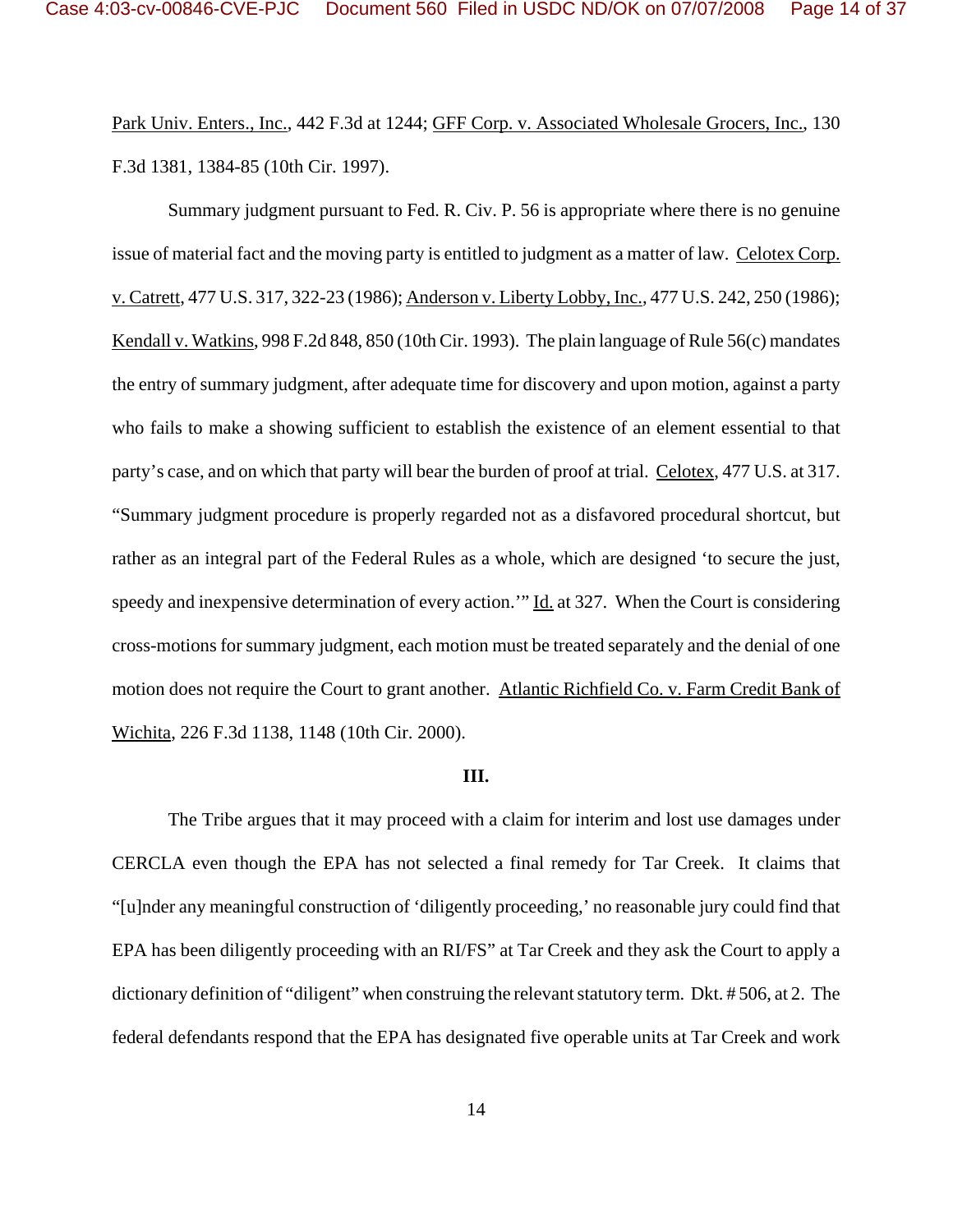at the most recent operable unit, OU5, is in the preliminary stages. They argue that permitting the Tribe to proceed with a CERCLA claim at this time would undermine the EPA's efforts at Tar Creek and would be contrary to the express time limitation in  $\S 9613(g)$  of CERCLA prohibiting a claim for natural resource damages until a final remedy has been selected.

#### **A.**

CERCLA is a comprehensive federal regulatory scheme that provides a regulatory process for cleaning up hazardous waste sites with the goal of restoring the environment. New Mexico v. General Electric Co., 467 F.3d 1223, 1244 (10th Cir. 2006). The Supreme Court has stated that CERCLA "grants the President broad power to command government agencies and private parties to clean up hazardous waste sites. Sections 104 and 106 provide the framework for federal abatement and enforcement actions that the President, the EPA as his delegated agent, or the Attorney General initiates." Key Tronic Corp. v. United States, 511 U.S. 809, 814 (1994). CERCLA provides the EPA authority to investigate potential environmental hazards and impose the costs of cleanup on all PRPs. United States v. Bestfoods, 524 U.S. 51 (1998). The statutory scheme leaves no doubt that the EPA is responsible for investigating and authorizing remedial actions under CERCLA. Id. at  $\S 9604(a)(4)$  ("The President shall select remedial actions to carry out this section in accordance with section 9621 of this title").

In relevant part, CERCLA allows the United States, any state, or an Indian tribe, to bring a claim to recover for injury to or destruction of natural resources. CERCLA provides:

In the case of an injury to, destruction of, or loss of natural resources under subparagraph (C) of subsection (a) of this section liability shall be to the United States Government and to any State for natural resources within the State or belonging to, managed by, controlled by, or appertaining to such State and to any Indian tribe for natural resources belonging to, managed by, controlled by, or appertaining to such tribe, or held in trust for the benefit of such tribe, or belonging to a member of such tribe if such resources are subject to a trust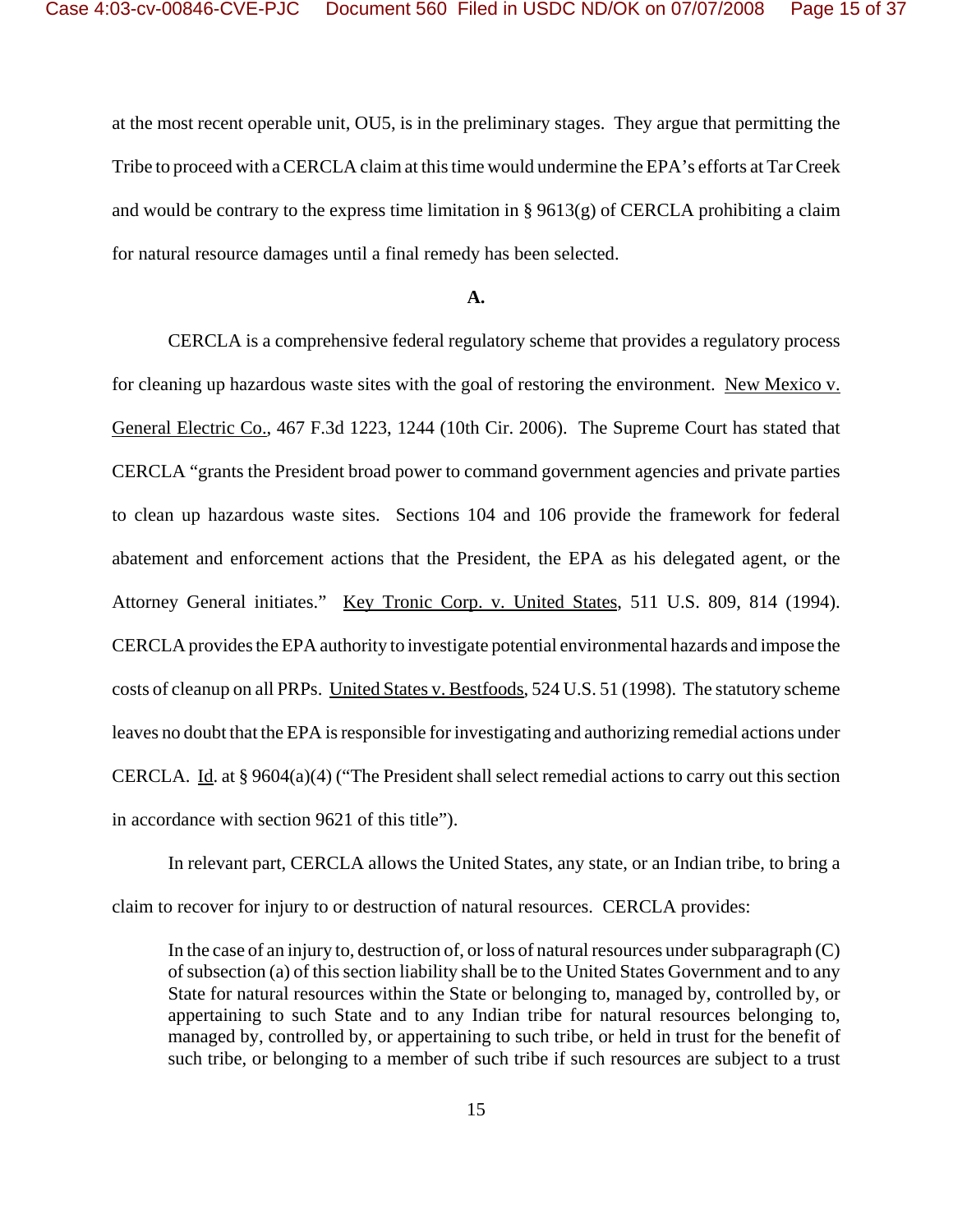restriction on alienation: Provided, however, That no liability to the United States or State or Indian tribe shall be imposed under subparagraph (C) of subsection (a) of this section, where the party sought to be charged has demonstrated that the damages to natural resources complained of were specifically identified as an irreversible and irretrievable commitment of natural resources in an environmental impact statement, or other comparable environment analysis, and the decision to grant a permit or license authorizes such commitment of natural resources, and the facility or project was otherwise operating within the terms of its permit or license, so long as, in the case of damages to an Indian tribe occurring pursuant to a Federal permit or license, the issuance of that permit or license was not inconsistent with the fiduciary duty of the United States with respect to such Indian tribe. The President, or the authorized representative of any State, shall act on behalf of the public as trustee of such natural resources to recover for such damages. Sums recovered by the United States Government as trustee under this subsection shall be retained by the trustee, without further appropriation, for use only to restore, replace, or acquire the equivalent of such natural resources. Sums recovered by a State as trustee under this subsection shall be available for use only to restore, replace, or acquire the equivalent of such natural resources by the State. The measure of damages in any action under subparagraph (C) of subsection (a) of this section shall not be limited by the sums which can be used to restore or replace such resources. There shall be no double recovery under this chapter for natural resource damages, including the costs of damage assessment or restoration, rehabilitation, or acquisition for the same release and natural resource.

42 U.S.C. § 9607(f)(1). However, CERLCA limits when claims for NRD may be brought:

Except as provided in paragraphs (3) and (4), no action may be commenced for damages (as defined in section 9601(6) of this title) under this chapter, unless that action is commenced within 3 years after the later of the following:

(A) The date of the discovery of the loss and its connection with the release in question.

(B) The date on which regulations are promulgated under section 9651(c) of this title.

With respect to any facility listed on the National Priorities List (NPL), any Federal facility identified under section 9620 of this title (relating to Federal facilities), or any vessel or facility at which a remedial action under this chapter is otherwise scheduled, an action for damages under this chapter must be commenced within 3 years after the completion of the remedial action (excluding operation and maintenance activities) in lieu of the dates referred to in subparagraph (A) or (B). In no event may an action for damages under this chapter with respect to such a vessel or facility be commenced (i) prior to 60 days after the Federal or State natural resource trustee provides to the President and the potentially responsible party a notice of intent to file suit, or (ii) before selection of the remedial action if the President is diligently proceeding with a remedial investigation and feasibility study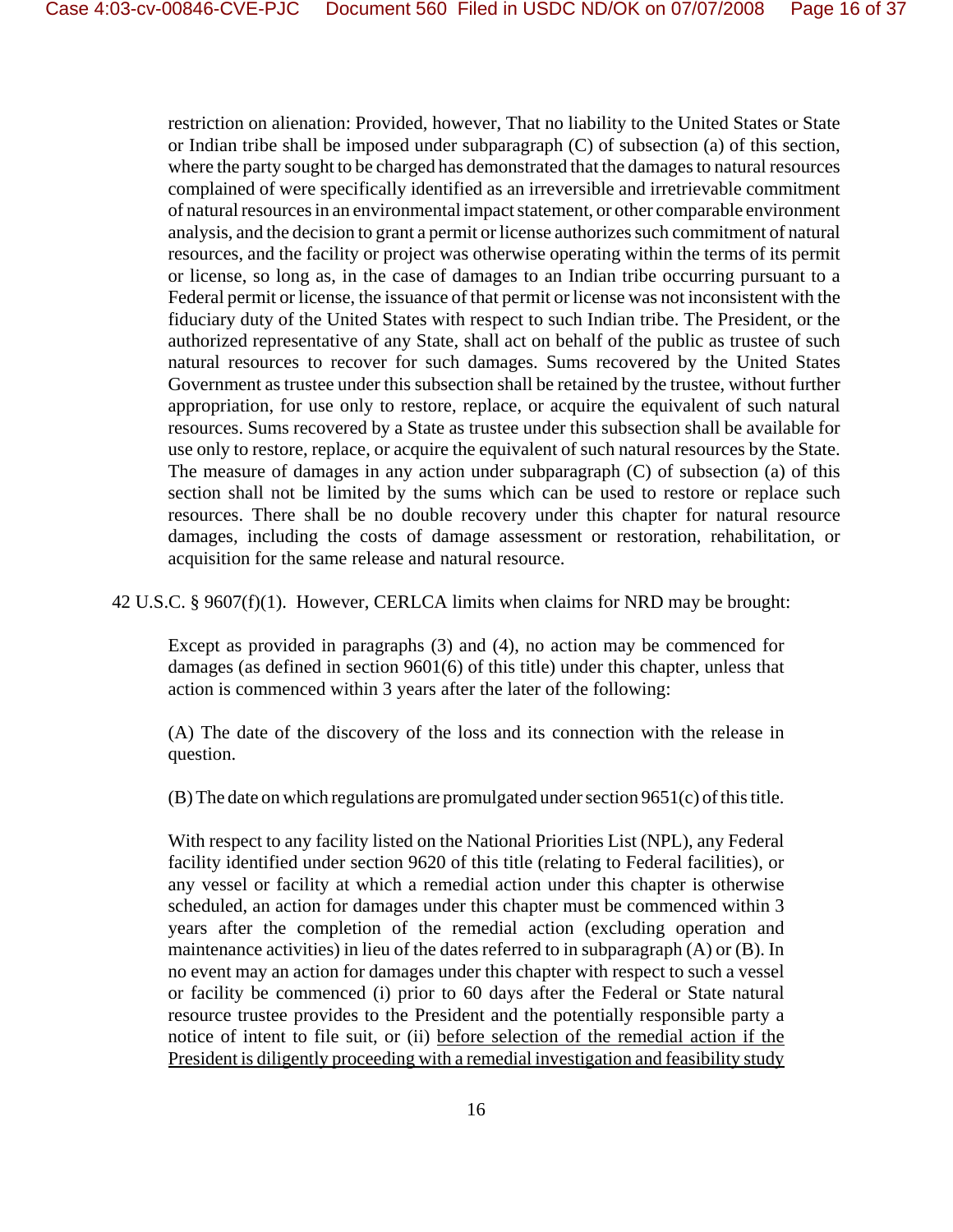under section 9604(b) of this title or section 9620 of this title (relating to Federal facilities).

42 U.S.C. § 9613(g) (emphasis added).

The Tenth Circuit has interpreted  $\S$  9607(f)(1) to permit recovery for restoration or replacement of natural resources and for "damages due to interim loss of use." New Mexico, 467 F.3d at 1244. Other courts have also recognized that a trustee may recover natural resource damages for the value of lost use of the damaged resources from the time a hazardous substance is released to the time of restoration. Alaska Sport Fishing Ass'n v. Exxon, Corp., 34 F.3d 769, 772 (9th Cir. 1994); State of Ohio v. United States Dep't of the Interior, 880 F.2d 432, 454 n.34 (D.C. Cir. 1989). However, natural resource damages claims are treated as residual claims, because these claims are ordinarily filed after the EPA has completed its work at a Superfund site. Utah v. Kennecott Corp., 801 F. Supp. 553, 568 (D. Utah. 1992) ("customarily, natural resource damages are viewed as the difference between the natural resource in its pristine condition and the natural resource after the cleanup. As a residue of the cleanup action, in effect, they are thus generally not settled prior to a cleanup settlement."). This Court has not found any authority permitting a natural resources trustee to file a natural resource damages claim under CERCLA while remedial work is underway at a Superfund Site.

The Tribe relies on New Mexico as the basis for its argument that it may file a CERCLA claim seeking damages for interim and lost use to natural resources before the EPA has completed its remedial work at Tar Creek. The Tribe argues that natural resource damages claims for interim and lost use damages are not subject to the time limitation of  $\S$  9613(g)(1), because this type of claim does not interfere with the EPA's work at a Superfund site. The federal defendants respond that New Mexico discusses remedies available under common law natural resource damages claims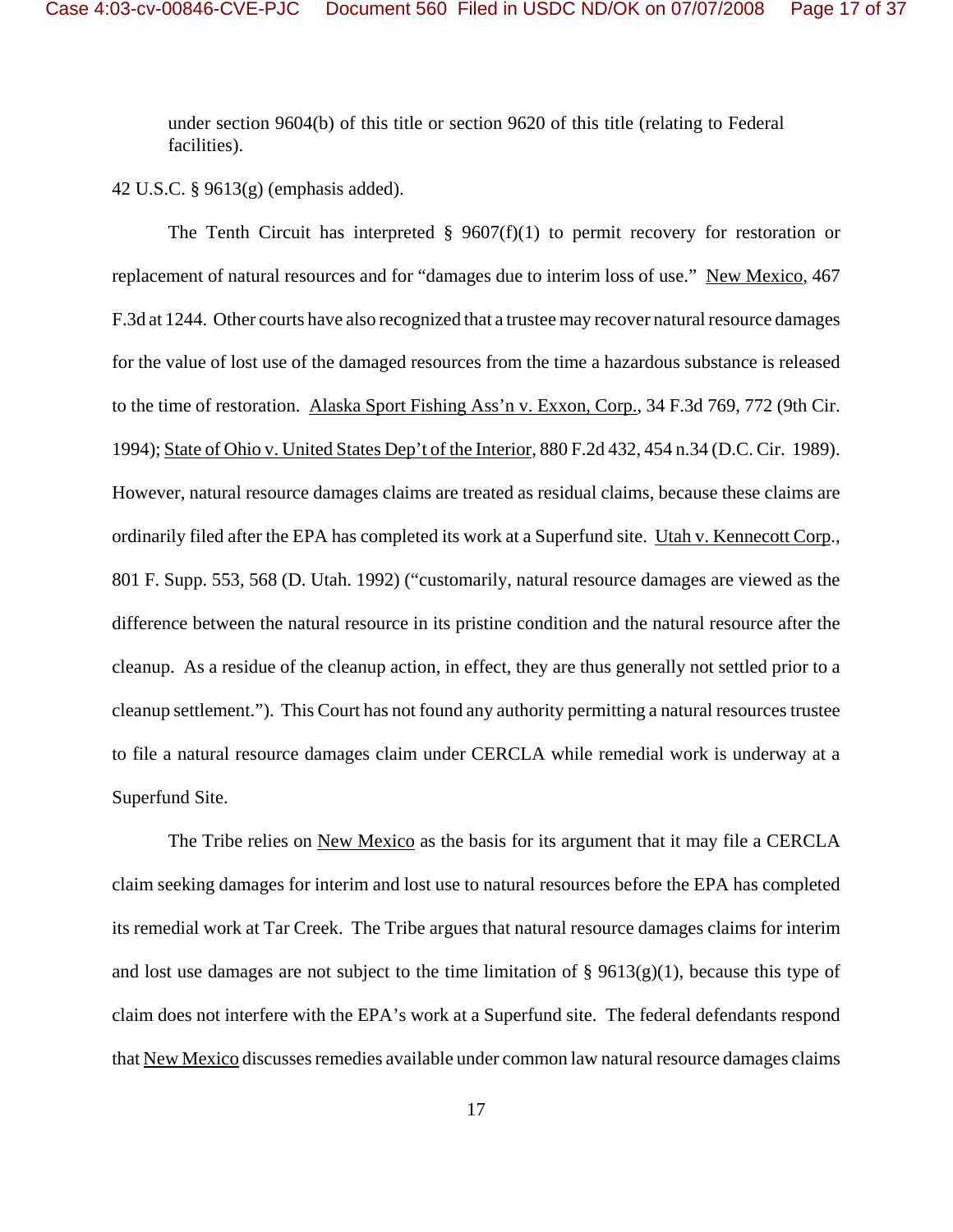in light of CERCLA's remedial scheme, but New Mexico does not exempt claims for interim and lost use natural resource damages from CERCLA's timing provision for natural resource damages claims.

In New Mexico, the attorney general of New Mexico filed two separate lawsuits concerning alleged groundwater contamination of Albuquerque, New Mexico's South Valley. The EPA began work in South Valley in 1983 and established six operable units at the site. The State was actively involved with selection of a remedy to clean up groundwater contamination and, as required by CERCLA, the governor appointed a natural resources trustee to represent the state in its dealings with the federal government. The State legislature passed the Natural Resources Trustee Act in 1993, which created the Office of Natural Resources Trustee ("NRT"). New Mexico, 467 F.3d at 1234. The NRT was authorized to bring a lawsuit pursuant to federal or state law to recover for harm to the state's natural resources, and the NRT entered tolling agreements with PRPs to negotiate a settlement without waiving any claims.

While the tolling agreements were in effect and before any claims had been filed against PRPs, New Mexico's attorney general retained independent counsel to file two lawsuits seeking unrestricted monetary damages for harm to the State's natural resources. First, the attorney general filed a lawsuit in federal court alleging a natural resource damages claim under CERCLA. Second, the attorney general filed a lawsuit in state court alleging claims under New Mexico statutory and common law to recover natural resource damages. The defendants removed the state court case to federal court and the two cases were consolidated. After disputing the federal court's subject matter jurisdiction for almost two years, the attorney general moved to dismiss the CERCLA claim with prejudice and to remand the case to state court. The district court granted the attorney general's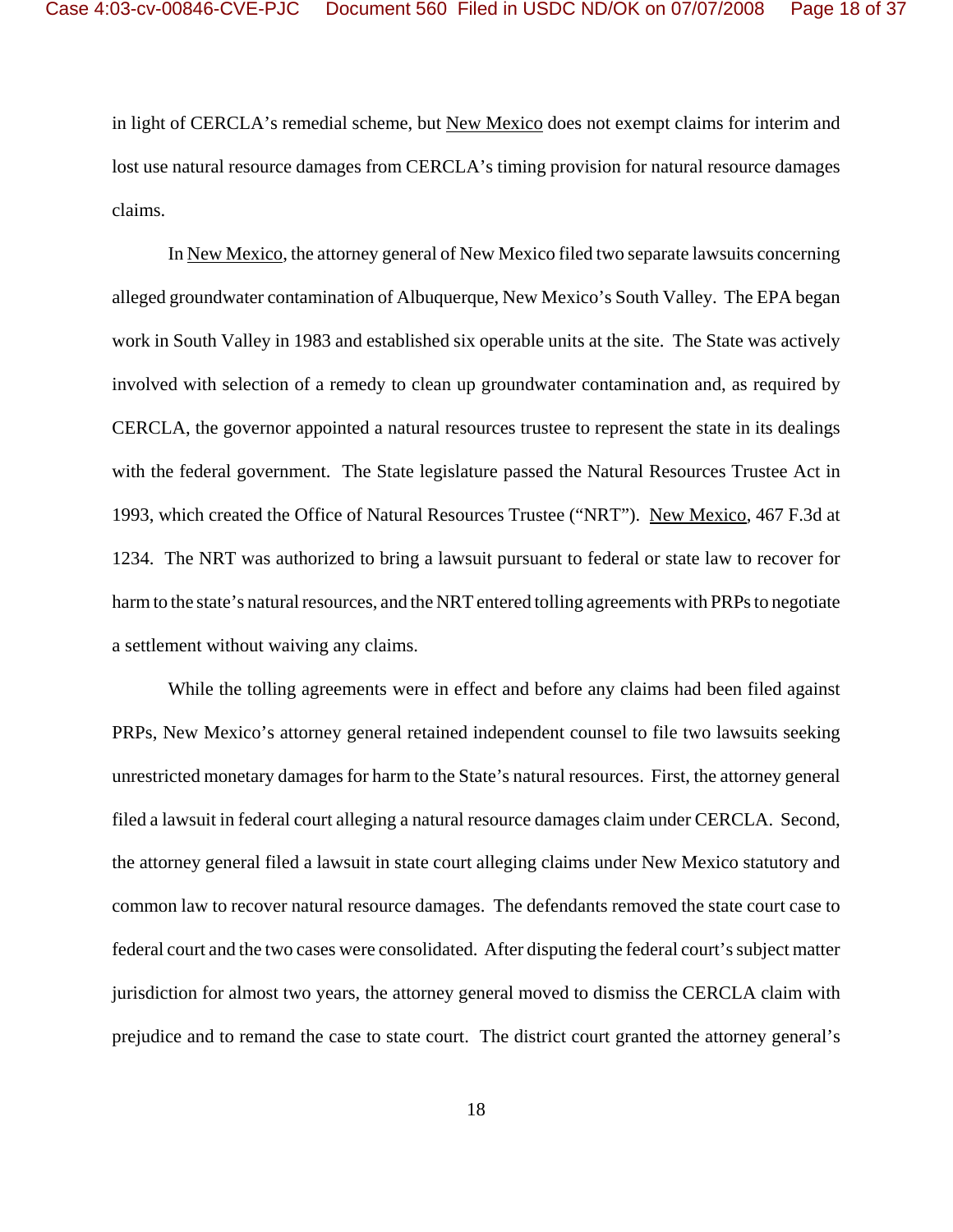motion to dismiss the CERCLA claim, but decided to exercise supplemental jurisdiction over the remaining claims. Id. at 1237. The district court issued two opinions significantly limiting the scope of the attorney general's substantive claims and barring the attorney general from seeking any remedy inconsistent with CERCLA's remedial scheme. In a third opinion, the district court granted summary judgment in favor of defendants on the attorney general's remaining claims for damages, because the requested damages were unavailable as a matter of law or were not supported by the facts. Id. at 1241-42.

The Tenth Circuit considered the preemptive effect of CERCLA's remedial scheme on the attorney general's state law claims. While CERCLA did not completely preempt the attorney general's claim for natural resource damages under state law, the attorney general's state law claims were preempted to the extent that state law would create an "obstacle to the accomplishment of congressional objectives as encompassed in CERCLA." Id. at 1245. CERCLA permits a natural resources trustee to recover damages for restoration or replacement and also for "damages due to interim or loss of use." Id. In terms of CERCLA's preemptive effect, "CERCLA's comprehensive natural resource damages scheme preempts any state remedy designed to achieve something other than the restoration, replacement, or acquisition of the equivalent of a contaminated natural resource."  $\underline{Id}$ . at 1247.

Based on this construction of CERCLA's remedial scheme, the Tenth Circuit found that the State's common law claims were not completely preempted but the State could not use common law claims to avoid CERCLA's remedial scheme. The Tenth Circuit stated:

Under the logic of the State's approach, hazardous waste sites need never be cleaned up as long as PRPs are willing or required to tender money damages to a state as trustee. Similarly, PRPs conceivably might be liable for double recovery where a state's successful state law claim for money damages precedes an EPA-ordered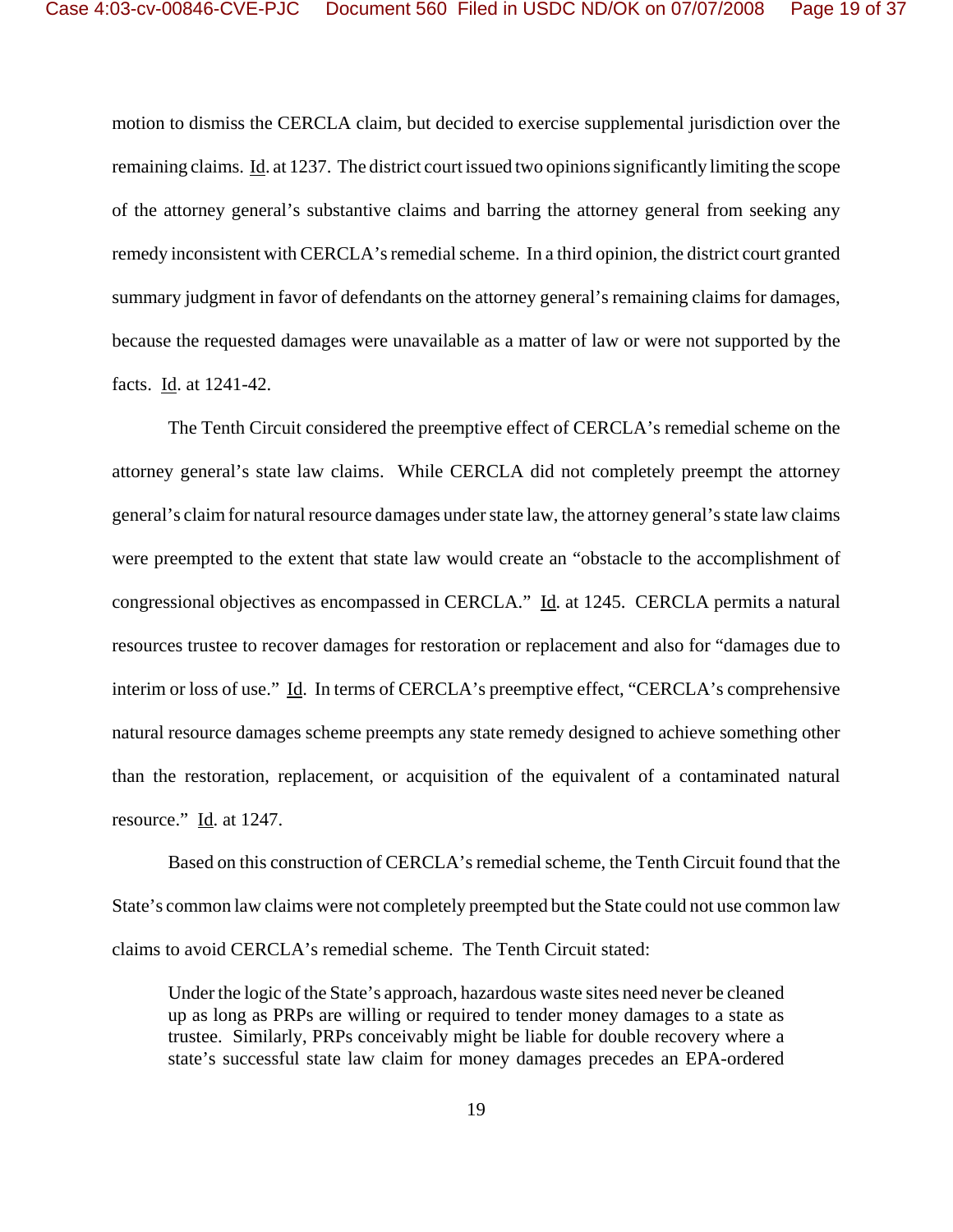cleanup. Finally, in a case where an NRD claim is premised upon both CERCLA and state law, a portion of the recovery if earmarked for the state law claims could be used for something other (for example, attorney fees) than to restore or replace the injured resource. The remainder of the NRD recovery, earmarked for the CERCLA claim, would then be insufficient to restore or replace such resource. Clearly, permitting the State to use an NRD recovery, which it would hold in trust, for some purpose other than to "restore, replace, or acquire the equivalent of" the injured groundwater would undercut Congress's policy objectives in enacting 42 U.S.C. §  $9607(f)(1)$ .

Id. at 1248 (citation omitted). In New Mexico, the EPA had not completed its work in South Valley. This provided a further limitation on the State's common laws claims, because CERCLA prohibits a natural resources trustee from bringing a claim challenging the EPA's selection of a remedy before work has been completed. Therefore, the State's claims were limited to any natural resource damages that did not conflict with CERCLA's remedial scheme and did not challenge the EPA's proposed remedy. Id. at 1249. After considering the totality of the State's NRD claims, the sole aspect of the State's lawsuit that was not preempted under CERCLA was the State's request for loss of use damages under state law. However, the evidence showed that the State had actually acquired the equivalent of the lost natural resources through a different water source, and the district court properly granted summary judgment to defendants on this issue.

The Tribe argues that <u>New Mexico</u> permits a natural resources trustee to file a CERCLA claim for lost use damages before remedial work is completed but to preserve a primary CERCLA claim until the EPA has selected a final remedy. See Dkt. # 438, at 4 ("In contrast to the 'residual injury,' the 'loss of services' injury is unaffected by, and unrelated to, EPA's selection of the remedial action or its work on the [RI/FS]"). In New Mexico, the Tenth Circuit did not hold that a natural resources trustee can bring a CERCLA claim for interim or lost use of natural resources and, following completion of remedial work, file a second lawsuit to recover restoration or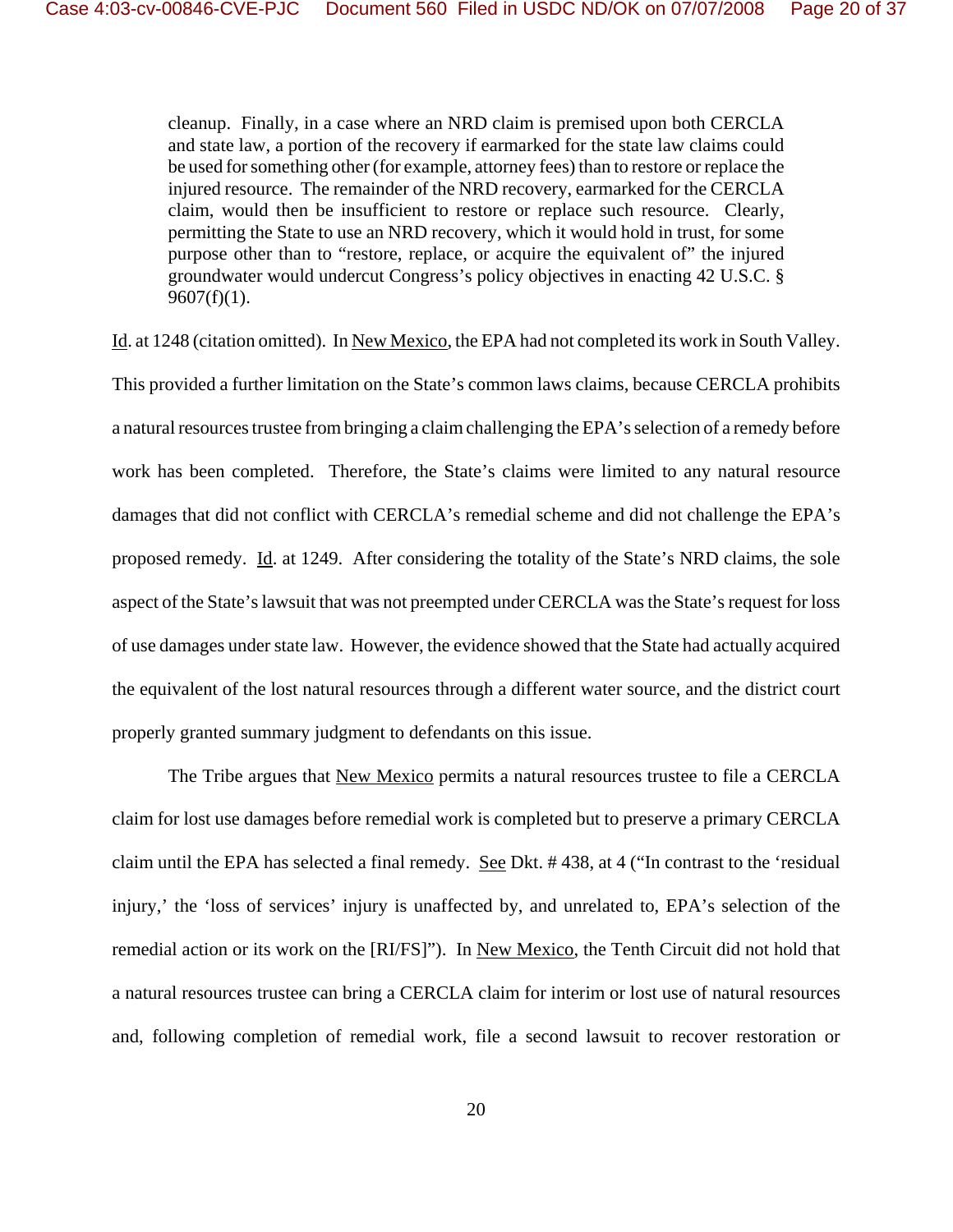replacement damages. New Mexico discusses the type of damages available under CERCLA and the effect of CERCLA's remedial scheme on similar state law claims. However, the plaintiff in New Mexico voluntarily dismissed its CERCLA claim, and the Tenth Circuit was not asked to decide whether a plaintiff could divide a CERCLA claim into two separate lawsuits. The Tribe's interpretation of New Mexico stretches far beyond the issues addressed by the Tenth Circuit and the Court finds that New Mexico does not exempt the Tribe's CERCLA claim for interim and lost use damages from CERCLA's timing provision.

New Mexico shows that the Tribe may use state common law claims to recover natural resource damages to the extent that such damages do not conflict with CERCLA's remedial scheme or challenge the EPA's proposed remedy, but its CERCLA claim for natural resource damages is still a residual claim.<sup>10</sup> NRD, even interim and lost use damages, can not be fully measured until the EPA's remedial work is completed. Alaska Sport Fishing Ass'n, 34 F.3d at 772 (NRD are based on the lost use from the time of release to complete restoration of the natural resources). Even if the Tribe were correct that the EPA's remedial work does not impact a claim for lost use damages, the Tribe has not presented any authority permitting it to split its CERCLA claim into two parts. This Court has independently researched the issue and can not find any authority supporting the Tribe's position. Section  $9613(g)(1)$  does not exempt claims for interim and lost use damages from its timing limitation and, therefore, the Tribe's CERCLA claim is premature unless the Tribe's claim is exempt from CERCLA's timing requirements.

 $10$  At this time, the Court will not address the remedies available to plaintiff under state law in light of the Tenth Circuit's decision in New Mexico. However, it is clear that New Mexico will impact the availability of NRD for plaintiff's state law claims.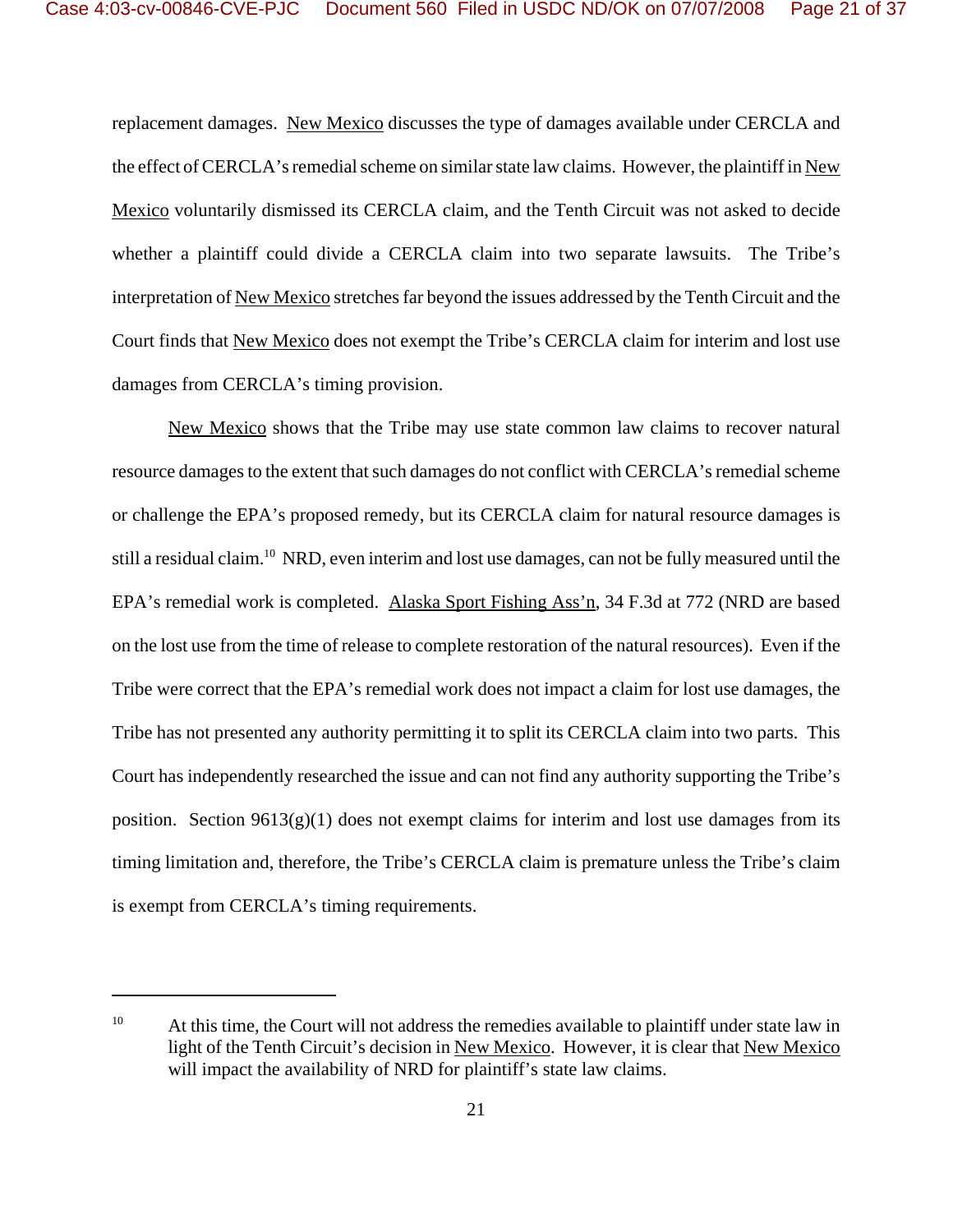**B.**

Based on the Court's ruling that the Tribe's NRD claim for interim and lost use damages is not exempt from the timing limitation of  $\S 9613(g)(1)$ , the Court must consider the Tribe's argument that it can proceed with its CERCLA claim due to the EPA's lack of diligence. The plain language of § 9613(g)(1) prohibits a natural resources trustee from filing a CERCLA claim "before the selection of the remedial action if the President is diligently proceeding with a remedial investigation and feasibility study under section 9604(b)." The parties agree that the EPA has not selected a final remedy for Tar Creek. In the fourth amended complaint, the Tribe alleges that the EPA is not diligently proceeding with an RI/FS at Tar Creek and laments the EPA's "uncoordinated, ineffective and piecemeal" efforts to address contamination at Tar Creek. Dkt. # 449, at 46. The primary source of disagreement about the meaning of "diligently proceeding" is the applicable time period which the Court should review. The Tribe asks the Court to conduct a historical survey of the EPA's efforts at Tar Creek. However, the federal defendants argue that the Court should consider only the EPA's activities at the time this case was filed and up to the present day when determining the EPA's diligence.

Section  $9613(g)(1)$  bars an NRD claim while the EPA is "diligently proceeding" with an RI/FS at a facility, but it does not define "diligently proceeding." In this case, the parties do not dispute that the EPA has not selected a final remedy for OU4 and an RI/FS for OU5 is at least in the planning stages. The federal defendants argue that the Tribe's CERCLA claim is premature, because the EPA is "actively performing tasks that fall within the definition of 40 C.F.R. § 300.5 of remedial investigations and feasibility studies in an effort to select a final site remedy." Dkt. #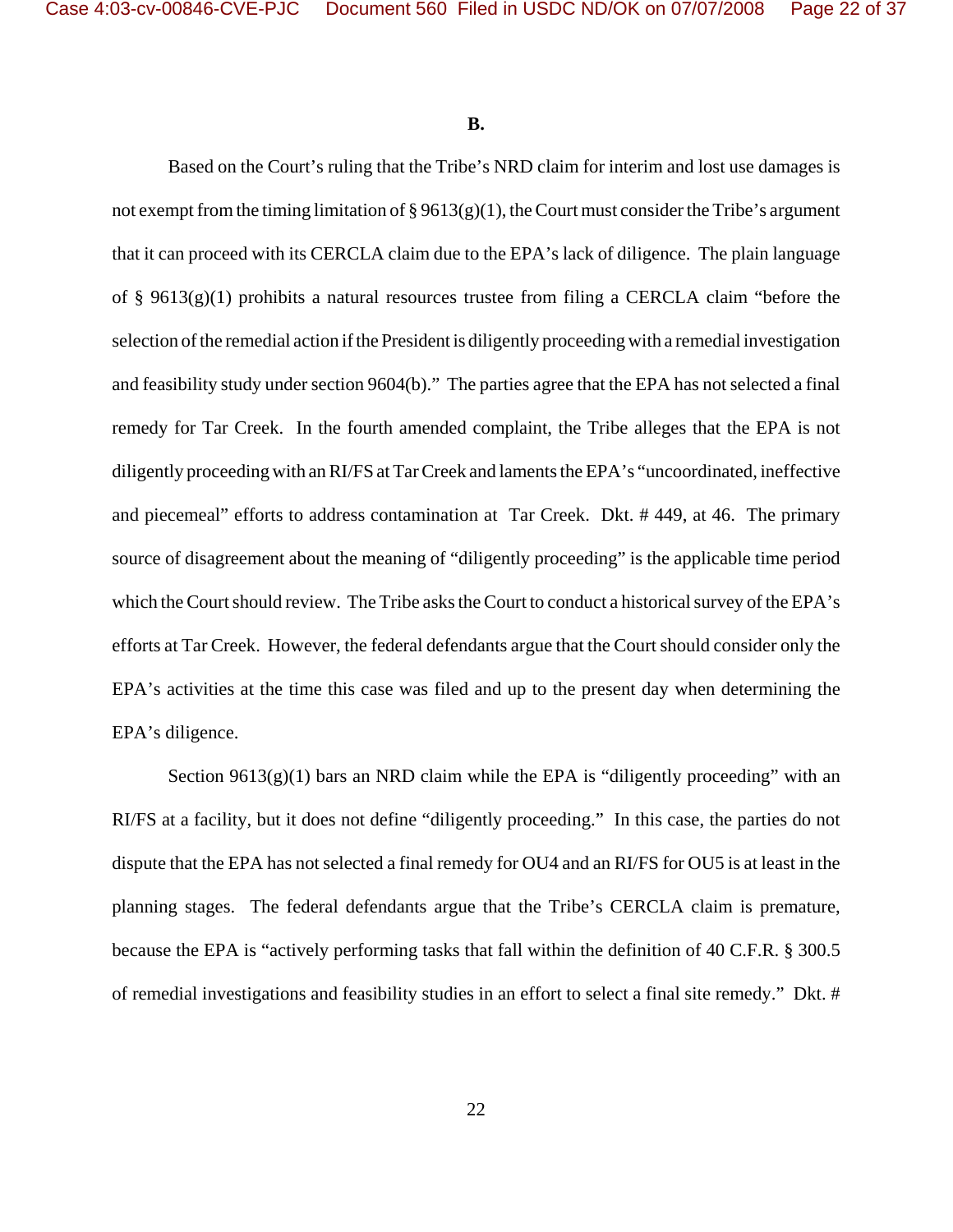484, at 1. The Tribe asks the Court to conduct a thorough review of the EPA's activities at Tar Creek from 1983 to the present to determine whether the EPA has proceeded diligently.

When construing the term "diligently proceeding," this Court's task is "to determine congressional intent using traditional tools of statutory interpretation." New Mexico Cattle Growers Ass'n v. United States Fish and Wildlife Service, 248 F.3d 1277, 1282 (10th Cir. 2001). The Tenth Circuit has provided a framework for district courts when interpreting a federal statute:

When interpreting the language of a statute, the starting point is always the language of the statute itself. If the language is clear and unambiguous, the plain meaning of the statute controls. A statute is ambiguous when it is capable of being understood by reasonably well-informed persons in two or more different senses. If an ambiguity is found, a court may seek guidance from Congress's intent, a task aided by reviewing the legislative history. A court can also resolve ambiguities by looking at the purpose behind the statute.

United States ex rel. Sikkenga v. Regence Bluecross Blueshield of Utah, 472 F.3d 702, 710 (10th Cir. 2006) (internal citations omitted). In some cases, the Tenth Circuit has referred to a dictionary definition to determine if the meaning of a statutory term is clear or ambiguous. United States v. Montgomery, 468 F.3d 715, 720 (10th Cir. 2006). However, statutory language must not be considered in isolation and the court must also consider the "language and design of the statute as a whole." McCarthy v. Bronson, 500 U.S. 136, 139 (1991).

As a starting point, the Court notes that the federal defendants are correct that  $\S 9613(g)(1)$ is written in the present tense and requires the Court to consider whether the EPA "is diligently proceeding with a remedial investigation and feasibility study." While this does not conclusively prohibit the Court from considering the EPA's past conduct, it strongly emphasizes the importance of the EPA's ongoing activities as a factor in the Court's decision. The Tribe relies on a dictionary definition of "diligently" to establish a common meaning of the statutory language. Webster's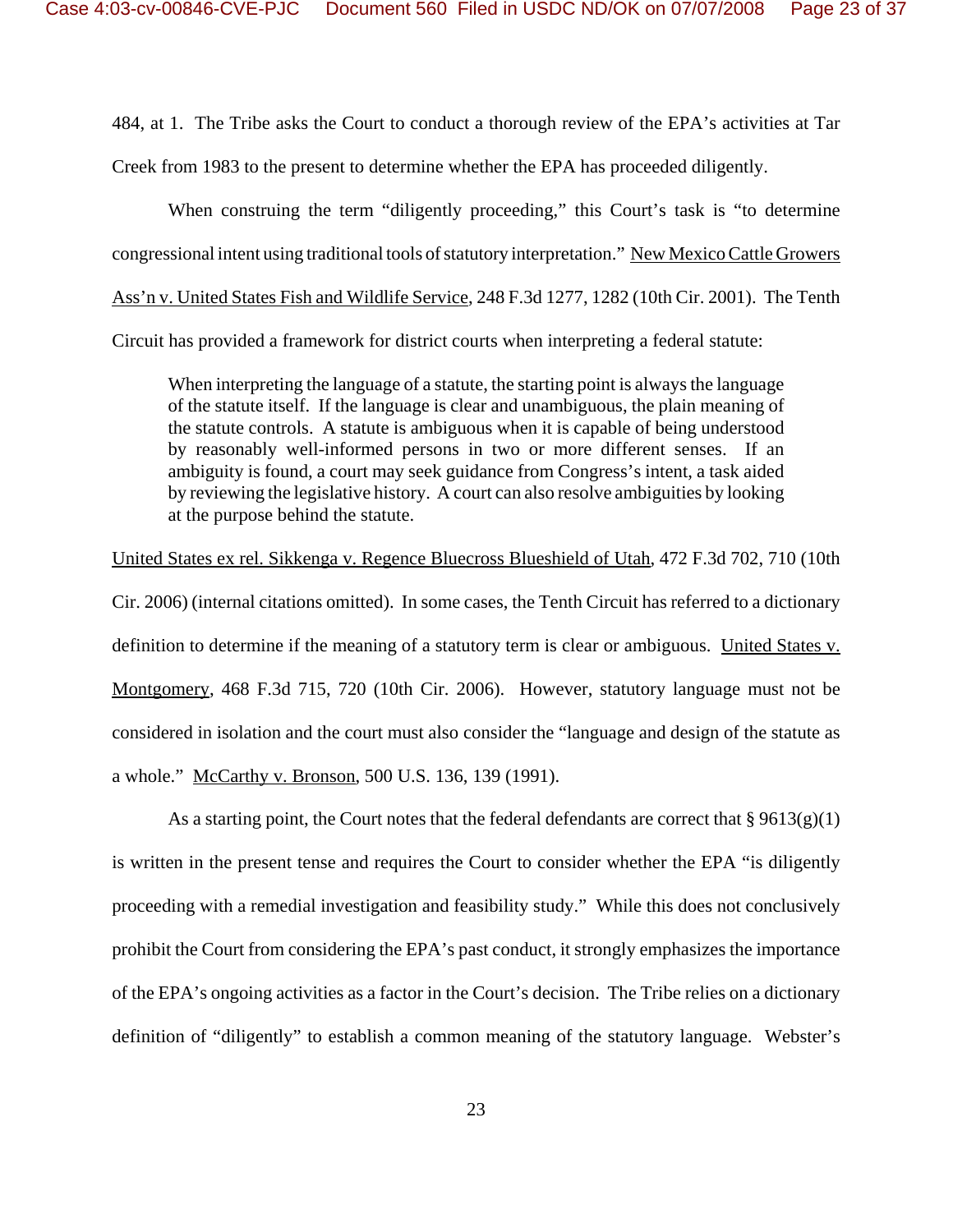Dictionary defines "diligent" as "characterized by steady, earnest, attentive and energetic application." WEBSTER'S THIRD NEW INTERNATIONAL DICTIONARY 633 (1981). However, the Tribe's reference to a dictionary definition does not provide any guidance on the scope of this Court's review of the EPA's activities at Tar Creek. The issue before the Court is not the common meaning of the word diligent, and defendants are not disputing the dictionary definition. Instead, the parties are disputing whether this Court's review should encompass the EPA's entire history at Tar Creek or simply the EPA's actions after this case was filed. The plain language of the statute implies that the Court's review is limited to the EPA's current and ongoing work at a Superfund site. However, the scope of judicial review is not clearly addressed in CERCLA and, in that sense, the statutory language is ambiguous.

The Tribe cites RCRA as a similar statute using the language "diligently proceeding" and argues that RCRA permits a court to look at the pace of remedial action before a lawsuit was filed. 42 U.S.C. § 6972. RCRA allows any person to "commence a civil action against any person . . . to enforce 'any permit, standard, regulation, condition, requirement, prohibition, or order which has become effective pursuant to RCRA." United States v. Colorado, 990 F.2d 1565, 1577 (10th Cir. 1993). RCRA citizen suits can be filed prior to the completion of a CERCLA response action but RCRA suits are prohibited if a RCRA enforcement action is underway. Id. at 1577-78. Using language similar to CERCLA, RCRA prohibits a citizen suit if the EPA has "commenced and is diligently prosecuting an action under section 6973 of this title or under section 106 of [CERCLA]." 42 U.S.C. § 6972(b)(2). The primary purpose of a RCRA citizen suit "is to reduce the generation of hazardous waste and to ensure the proper treatment, storage, and disposal of that waste which is nonetheless generated, 'so as to minimize the present and future threat to human health and the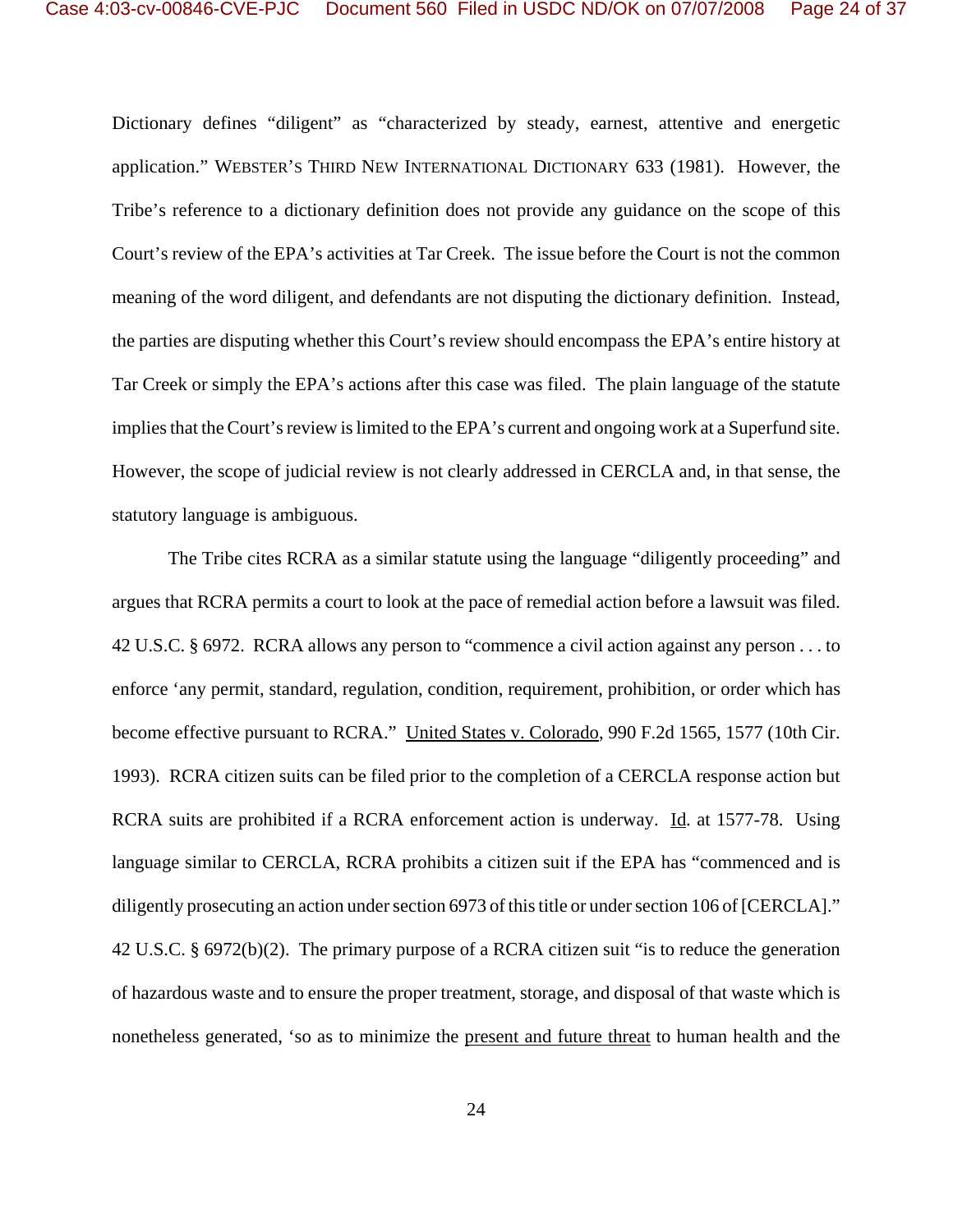environment." Meghrig v. KFC Western, Inc., 516 U.S. 479, 483 (1996) (emphasis added). Unlike CERCLA, RCRA is "not principally designed to effectuate the cleanup of toxic waste sites or to compensate those who have attended to the remediation of environmental hazards." Id. While a CERCLA removal action is meant to address the existence of a past release of hazardous substances, RCRA is forward looking and permits a citizen to bring a suit concerning the present and future release of hazardous substances. Aside from the distinctly different purposes of RCRA and CERCLA claims, the Court notes that RCRA does not define "diligently proceeding" and federal district courts have come to different conclusions about the proper interpretation of "diligently proceeding" under RCRA. See generally City of Bangor v. Citizens Communications Co., 2004 WL 1572612, at \*6 (D. Me. July 6, 2004); City of Heath, Ohio v. Ashland Oil, Inc., 834 F. Supp. 971 (S.D. Ohio 1993); Acme Printing Inc. Co. v. Menard, Inc., 812 F. Supp. 1498 (E.D. Wis. 1992); Merry v. Westinghouse Elec. Corp., 697 F. Supp. 180 (M.D. Pa. 1988). Therefore, it makes little sense for this Court to refer RCRA's use of the words "diligently proceeding" when this language is equally undefined in both RCRA and CERCLA.<sup>11</sup>

While the ordinary meaning of the words "diligently proceeding" is clear, congressional intent concerning the scope of the Court's review is ambiguous. The federal defendants ask the Court to adopt a definition of "diligently proceeding" that would "bar natural resource damage claims before final remedy selection when EPA is actively performing tasks that fall within the

<sup>&</sup>lt;sup>11</sup> This Court agrees with Paper Recycling, Inc. v. Amoco Oil Co., 856 F. Supp. 671 (N.D. Ga. 1993), which stated that RCRA suits ensure "a cleaner and healthier environment" and such suits should sometimes be permitted even when the state or federal government has initiated some, but not complete, remedial action for an environmental hazard. Id. at 676. Regardless of whether the Tribe is permitted to proceed with an NRD claim at this time, Tar Creek will remain in the same condition and the same immediacy for permitting the Tribe's claim is not present.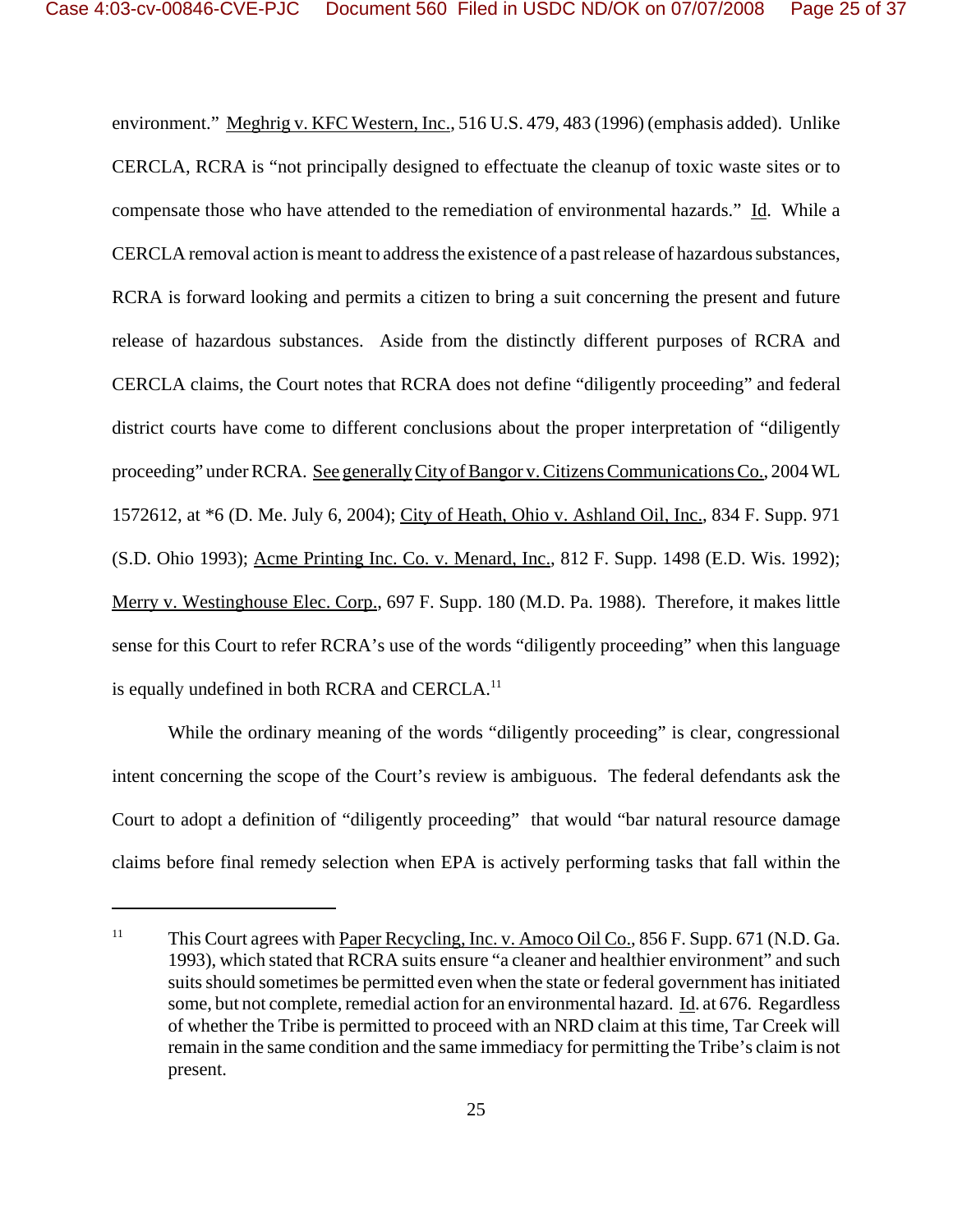definitions in 40 C.F.R. § 300.5 of remedial investigations and feasibility studies, in a bona fide effort to select a final remedy for the site." Dkt. # 484, at 22. They cite § 9613(h), which states:

No Federal court shall have jurisdiction under Federal law other than under section 1332 of Title 28 (relating to diversity of citizenship jurisdiction) or under State law which is applicable or relevant and appropriate under section 9621 of this title (relating to cleanup standards) to review any challenges to removal or remedial action selected under section 9604 of this title . . . .

42 U.S.C. § 9613(h). The federal defendants treat this section as a "broad jurisdictional bar" and argue that this evidences congressional intent to prohibit CERCLA claims that directly or indirectly challenge the EPA's current activities. According to the federal defendants, the residual nature of NRD claims suggests that courts should be hesitant to review the EPA's past conduct, because the need for NRD may be limited or eliminated through the EPA's remedial action. See Natural Resource Damages Assessments, 51 Fed. Reg. 27674 (Aug. 1, 1986) ("This rule provides that natural resource damages are for injuries residual to those injuries that may be ameliorated in the response action. . . .This concept of natural resource damages as a residual should prevent the development of two separate actions to ameliorate the same situation, encourage the inclusion of natural resource concerns in the development of remedial plans, and preserve the priority order of remedial actions intended by the creation of the [NPL].").

The federal defendants also cite the legislative history of  $\S 9613(g)$  to support their position. The House Judiciary Committee studied proposed amendments to CERCLA in 1985 and discussed changes to the statute of limitations for NRD claims:

The amendment ensures that actions for natural resource damages are filed at the most appropriate time for the particular site involved. Because a remedial action at the site may include restoration, rehabilitation, or replacement of natural resources, an action for natural resource damages for a site on the [NPL] should not take place before the remedy has been selected.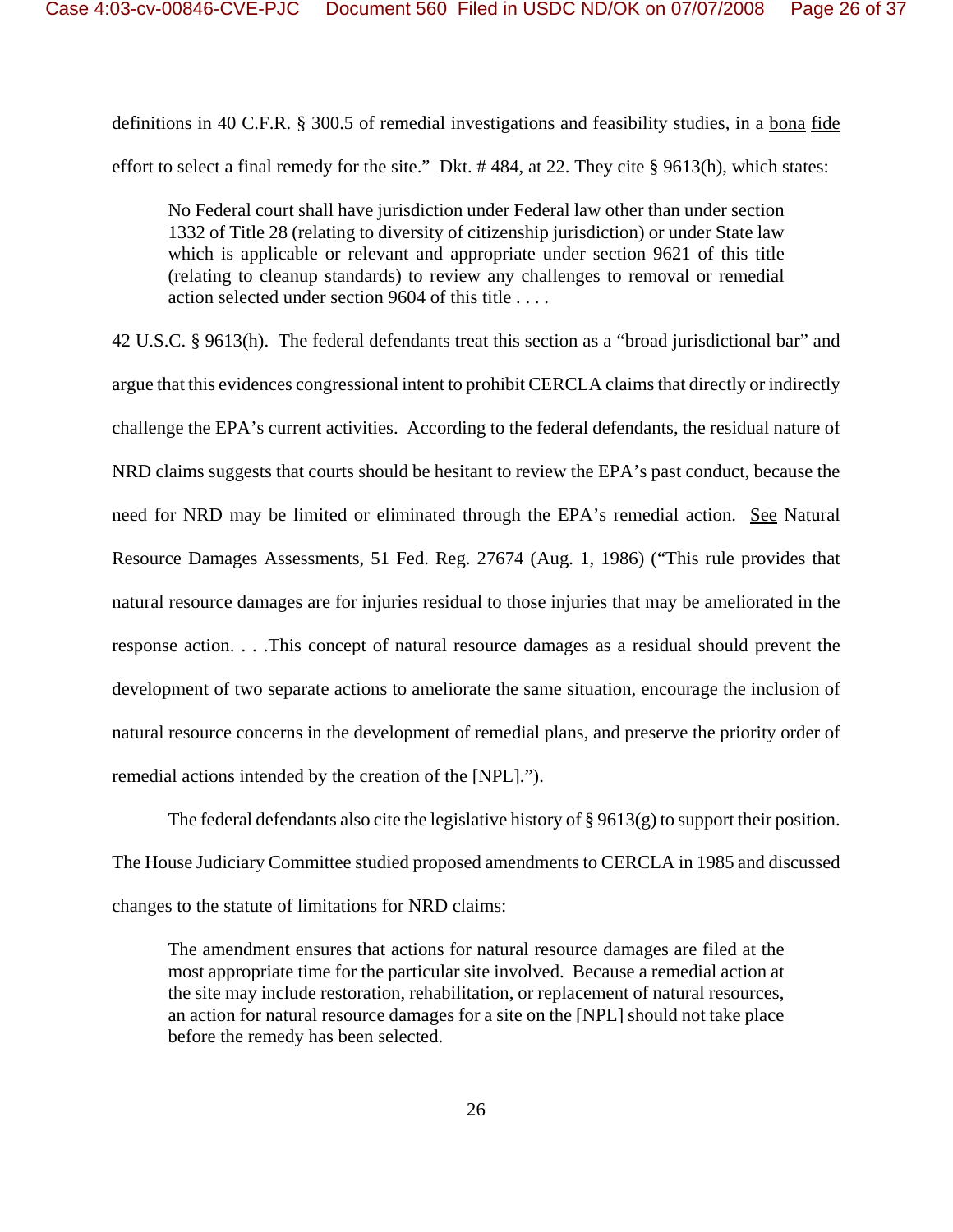H.R. REP. NO. 99-253(III), at 21 (1985), reprinted in 1986 U.S.C.C.A.N. 3038, 3043. In another report, the House Committee on Merchant Marine and Fisheries explained the purpose of NRD claims and amendments to the statute of limitations:

Actions to recover for damage to natural resources may depend upon the type of remedial action undertaken at a particular site, because the specifics of the remedial action may determine the extent of damage to natural resources that will remain at the site. If the remedial action takes care of most of the natural resource damage at the site, then a separate action for damages may not be necessary. Conversely, if at the conclusion of the remedial action substantial damage remains, then action to recover damages may be warranted. Since the judgment of the necessity for pursuing a damages action must necessarily await the final decision on the remedial action, it is best to ensure that the statute of limitations for bringing such damages actions does not force a premature decision.

H.R. REP. NO. 99-253(IV), at 53-54 (1985), reprinted in 1986 U.S.C.C.A.N. 3068, 3083-84. The

amendments to CERCLA were sent to a conference committee to resolve differences between the

House and Senate versions, and the conference committee specifically addressed the meaning of

"diligently proceeding":

[Section 113(g)] further requires that civil actions for damages to natural resources generally be delayed until completion of the RI/FS at NPL sites and at certain other sites where the President is diligently proceeding with the RI/FS. The phrase "the President is diligently proceeding with a remedial investigation and feasibility study" includes cases where a potentially responsible party is performing an RI/FS under supervision of the President.

H.R. CONF. REP. NO. 99-962, at 223, reprinted in 1986 U.S.C.C.A.N. 3276, 3315-16.

The Tribe argues that the legislative history is inapplicable, because it has limited its CERCLA claim to damages for interim and lost use of natural resources. However, this Court has determined that the Tribe's attempt to limit its CERCLA claim to interim and lost use damages does not exempt the Tribe's claim from CERCLA's timing provisions. The Tribe also argues that legislative history should not be considered, because the meaning of the phrase "diligently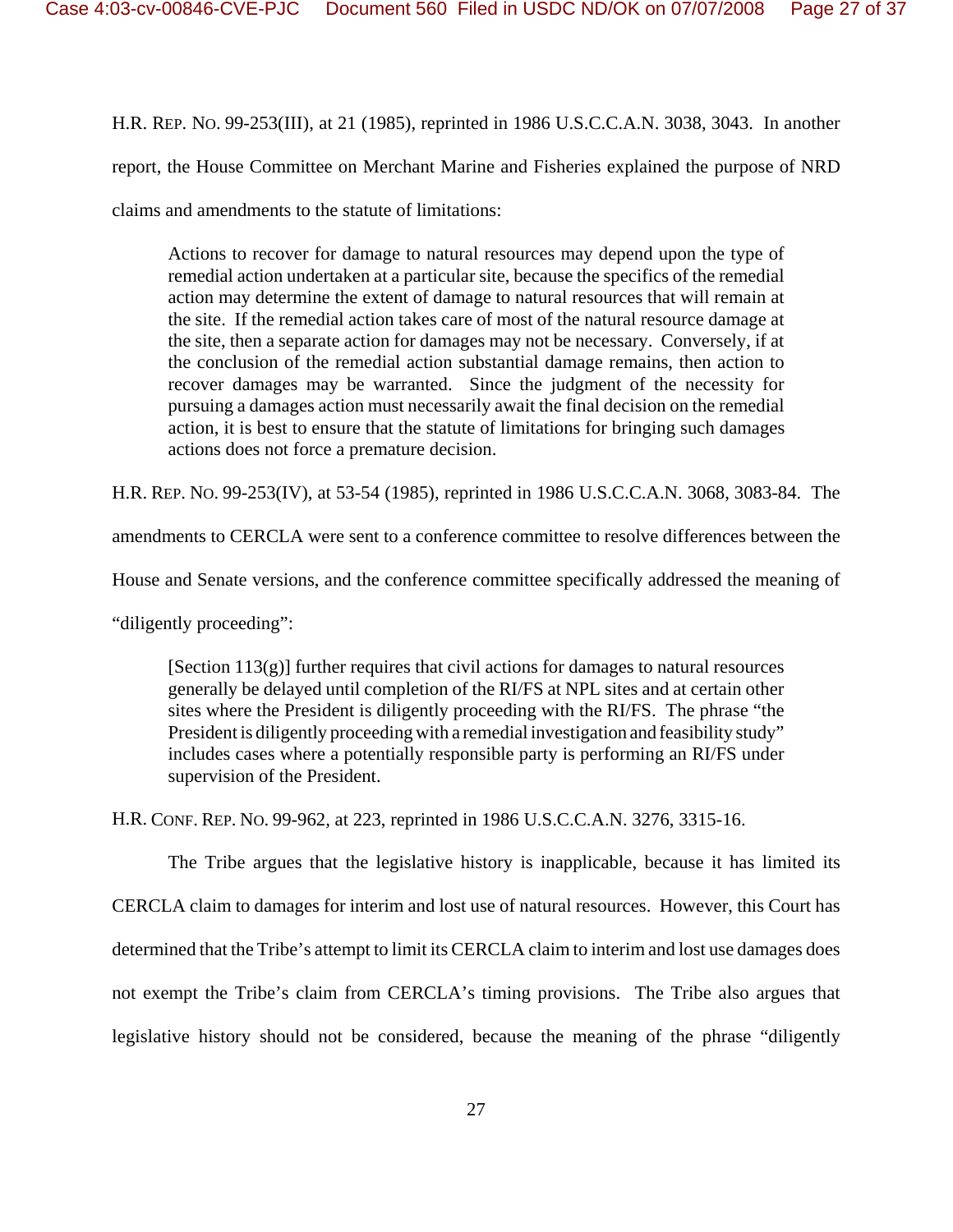proceeding" is clear and unambiguous. As noted above, the meaning of "diligently proceeding" may be clear in a linguistic sense but a simple dictionary definition does not provide sufficient guidance when interpreting the statutory language in the context of the overall statutory scheme. In this instance, the Court finds that consideration of legislative history is appropriate and helpful when construing the relevant statutory language. Wyoming v. United States, 2790 F.3d 1214, 1230 (10th Cir. 2002) (To construe a statute, a court must "examine 'the purpose, structure, and legislative history of the entire statute.'"); Nicholas v. Denver & R. G. W. R. Co., 195 F.2d 428 (10th Cir. 1952) ("where there is an ambiguity, recourse may be had to such legislative history as an aid in ascertaining the legislative intent.").

The parties have identified one case applying § 9613(g), Coeur D'Alene Tribe v. ASARCO, Inc., 280 F. Supp. 2d 1094 (D. Idaho 2003), but the parties dispute Coeur D'Alene's application to this case. In Coeur D'Alene, the United States, the State of Idaho, and the Coeur D'Alene Tribe filed a CERCLA claim seeking response costs and NRD. Id. at 1102. The defendants argued that the tribe's CERCLA claims were premature under §  $9613(g)(1)$ , because the EPA was actively remediating the Coeur D'Alene Basin. Id. at 1109. However, the EPA had not initiated an RI/FS at the time the lawsuit was filed and this fact was critical to that court's decision. The court permitted the plaintiffs to proceed with a CERCLA claim and stated:

In this case, at the time the lawsuit for natural resource damages was filed, EPA had not made the decision to begin the RI/FS process on the Basin. Accordingly, it would be improper to allow Defendants to use § 9613 as a shield against the natural resource damage claims that were properly filed. Further, as admitted to by the Defendants, the claims for response costs are properly before the Court.

Id. The Coeur D'Alene court was not required to construe the terms "diligently proceeding" because, at the time the case was filed, the undisputed evidence showed that the EPA was not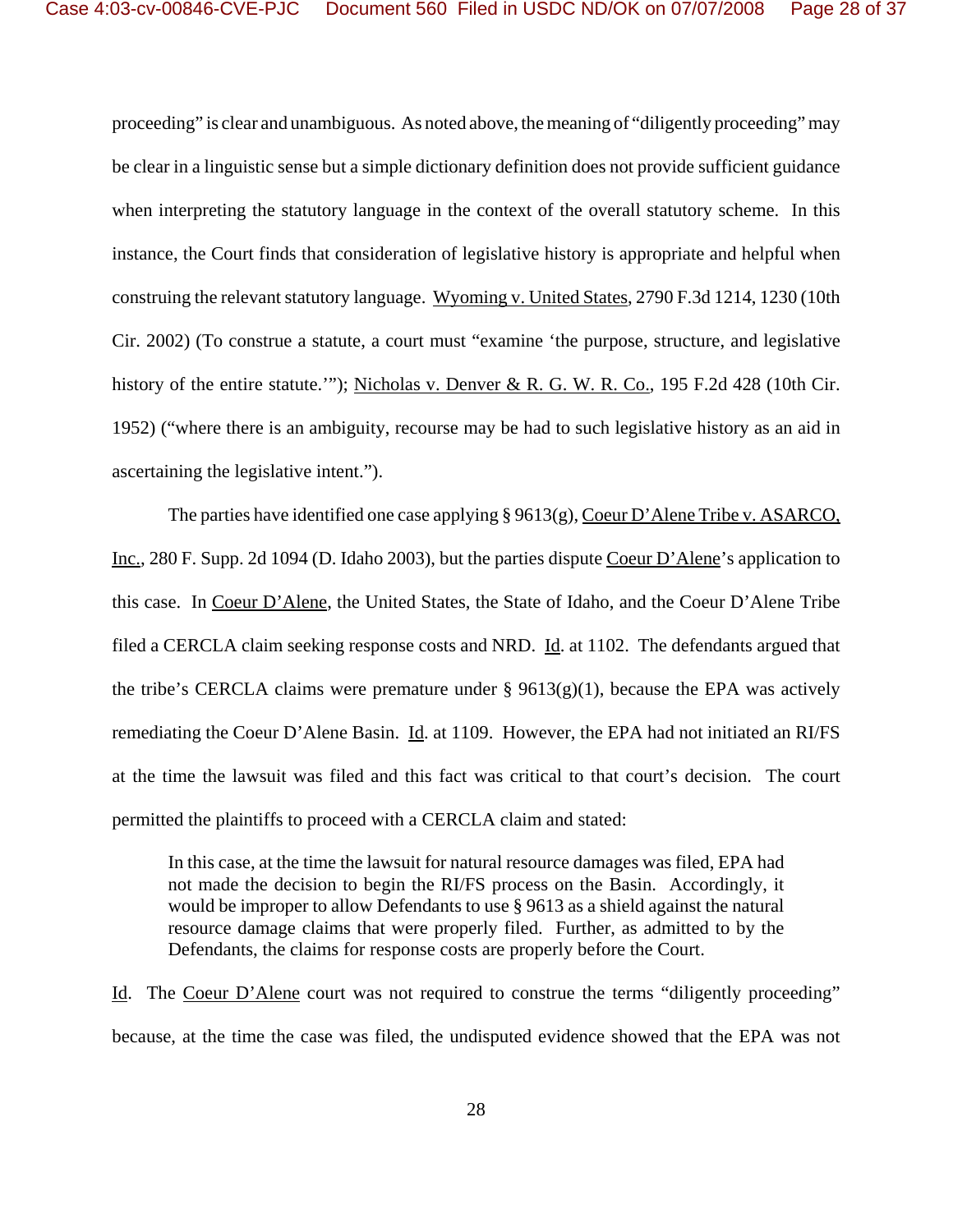proceeding at all. In this case, the parties agree that the EPA is working at Tar Creek but dispute the EPA's diligence. Coeur D'Alene stands for the proposition that a natural resource trustee may proceed with an NRD claim under CERCLA if the EPA was not conducting an RI/FS at the time the claim was filed. However, as the parties do not dispute that an RI/FS was underway at the time the Tribe's CERCLA claim was filed, Couer D'Alene is inapplicable to the present case.

Considering the plain meaning of the statutory language, the statutory scheme as a whole, and the legislative history, the Court finds that the meaning of "diligently proceeding" offered by both parties is unreasonable and Congress intended something in between the extremes suggested by the parties. The federal defendants would read the word "diligently" out of the statute and would have the Court bar any NRD claim if the EPA is conducting any activity that might be part of an RI/FS. However, the Tribe's position that Congress intended a court to conduct a de novo review of the EPA's entire history at a Superfund site, including the EPA's alleged knowledge of a hazard before CERCLA was enacted, is equally unconvincing. The Court can not ignore the general rule that courts should defer to an administrative agency's expertise in a particular area and its construction of ambiguous statutory language. See Chevron U.S.A., Inc. v. Natural Resources Defense Council, Inc., 467 U.S. 837 (1984). Therefore, some deference to the EPA's interpretation of § 9613(g)(1) and its decisions to prioritize certain types of cleanup activities at Tar Creek is appropriate.

The relevant statutory language prevents a natural resources trustee from pursuing an NRD claim "before the selection of the remedial action if the President is diligently proceeding with a remedial investigation and feasibility study."  $42 \text{ U.S.C.}$  §  $9613(g)(1)$ . The statute is written in the present tense and the plain language of the statute directs a court to review the EPA's activities at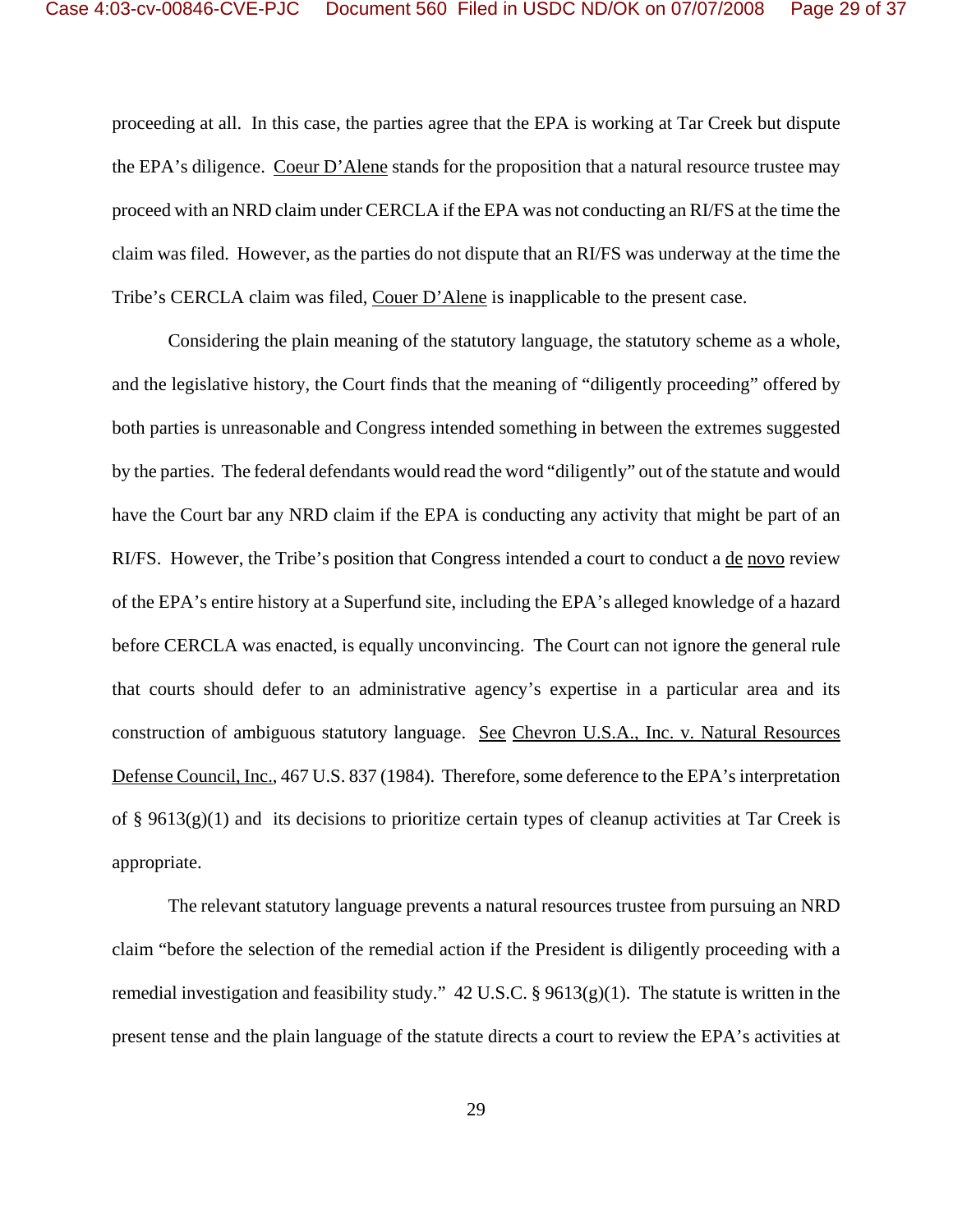the time a claim is filed. The general rule under the statute is that an NRD claim should be filed within 3 years "after the completion of the remedial action." Id. CERCLA also deprives a federal court of jurisdiction to hear a challenge to the EPA's selected remedy while the remedial action is underway. Id. at  $\S 9613(h)$ . An NRD claim, including a claim for interim and lost use damages, is a residual claim and the full measure of damage can not be determined until a remedial action is completed. See supra, at III(A). The legislative history of CERCLA supports this view of NRD claims as residual and suggests that a court's construction of "diligently proceeding" should be focused on present, rather than past, activities at a site. H.R. CONF. REP. NO. 99-962, at 223, reprinted in 1986 U.S.C.C.A.N. 3276, 3315-16 ("The phrase 'the President is diligently proceeding with a remedial investigation and feasibility study' includes cases where a potentially responsible party is performing an RI/FS under supervision of the President."). All of these factors counsel against adopting an interpretation of "diligently proceeding" that would permit a court to engage in an extensive review of the EPA's past conduct at a particular site.

Aside from a dictionary definition of "diligent," the Tribe has offered little support for its assertion that the Court should conduct a searching review of the EPA's entire history at Tar Creek. The Court agrees with the Tribe that the word "diligently" necessarily implies some amount of historical review, because it would be difficult to assess the EPA's present diligence without some discussion of the past. However, the Tribe's fact-intensive argument demonstrates the difficulty that would be presented if courts were required to examine the entire pre-suit history of a Superfund site and weigh this as a deciding factor when determining the EPA's diligence. The Tribe's argument often turns into a critique of the effectiveness of the EPA's actions and essentially asks the Court to substitute its judgment for that of the EPA. CERCLA does not permit courts to make such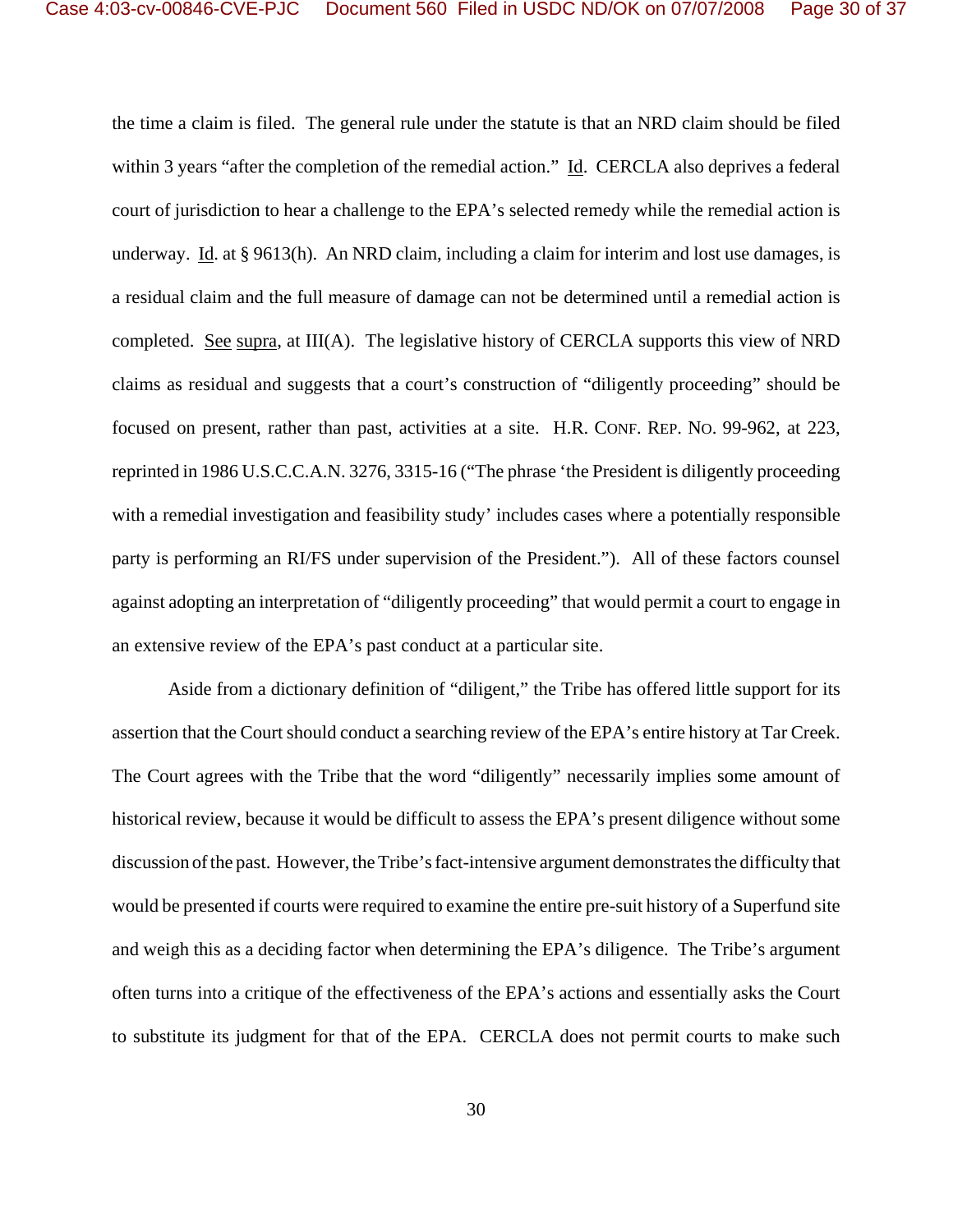judgments. See 42 U.S.C. § 9613(h); New Mexico, 467 F.3d at 1249; United States v. City and County of Denver, 100 F.3d 1509, 1513-14 (10th Cir. 1996). While a limited review of the EPA's pre-suit activities may permissible, the Court finds that Congress intended for courts to focus on the EPA's present activities to determine if the EPA is diligently proceeding under § 9613(g)(1). A court should consider the EPA's activities at the time the lawsuit was filed and the EPA's current activities when reviewing the EPA's diligence. In addition, the statutory scheme shows a preference for deferring NRD claims until the completion of remedial work.

Applying this interpretation of the term "diligently proceeding" to the facts of this case, the Court must determine whether the EPA was diligently proceeding with an RI/FS at Tar Creek at the time this lawsuit was filed. The Tribe filed its CERCLA claim on May 5, 2004 in its first amended complaint. At the time, the EPA had formally initiated an RI/FS for OU4 to remediate chat piles and other mining waste within Tar Creek. The RI/FS was completed in December 2006 and the EPA issued a ROD on February 22, 2008. This shows that the EPA was actively conducting at least one RI/FS when the lawsuit was filed and it has actively worked to select a remedy for the hazard posed by chat piles and mining waste. The Tribe focuses on the EPA's decision not to prioritize removal of chat piles over other remedial actions because, the Tribe alleges, the health risks caused by mining waste were known long before Tar Creek was placed on the NPL. Dkt. # 506, at 7-8. The EPA has provided evidence that it did not consider chat piles to be an immediate health risk to local residents and, although the Tribe may disagree with the EPA's assessment, such challenges to EPA's selected remedial action are not appropriate at this time. See 42 U.S.C. § 9613(h). After the RI/FS for OU4 was finished, the EPA obtained \$30 million in funding under WRDA to relocate residents living within Tar Creek and relocation was incorporated into the selected remedy for OU4.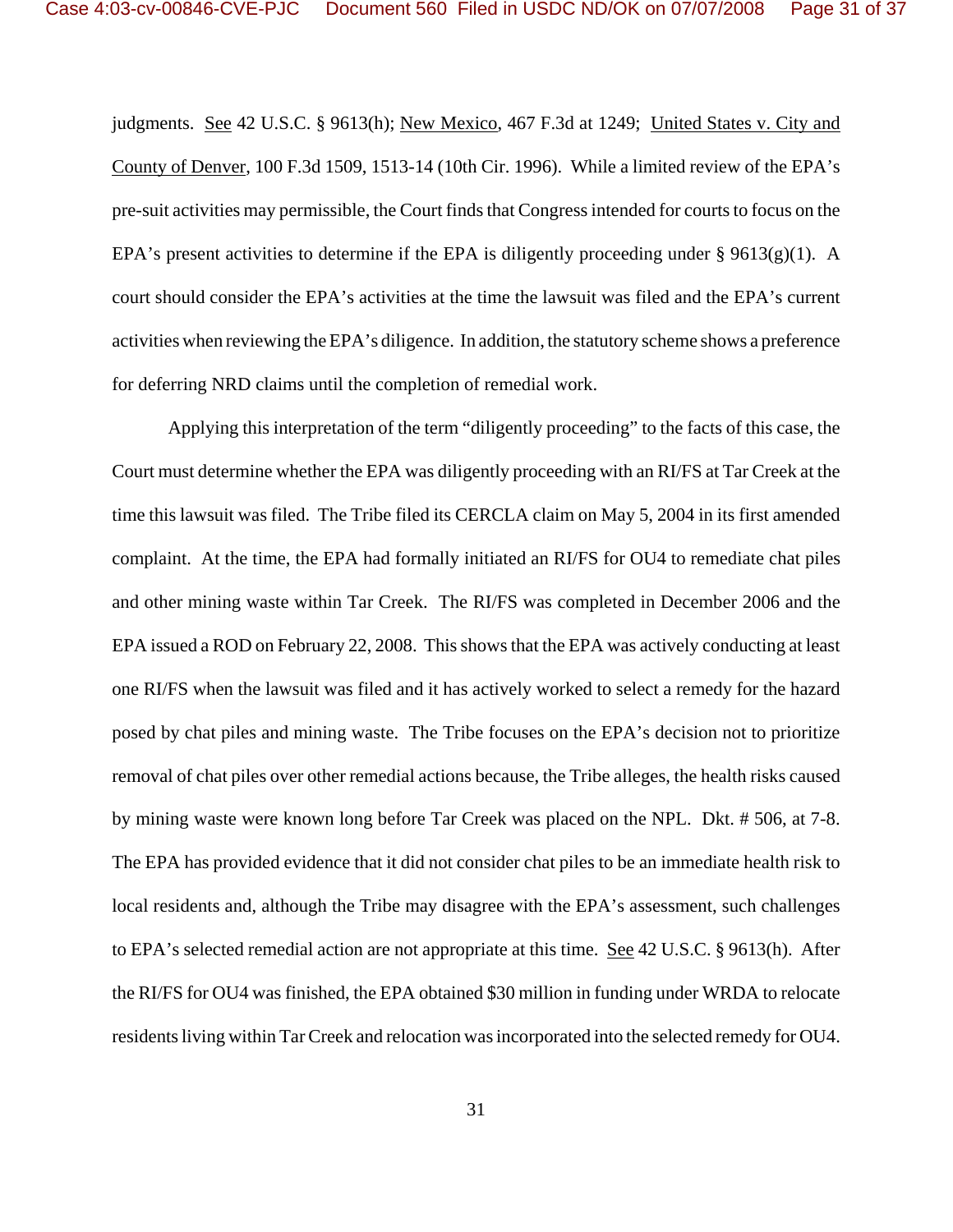Dkt. # 507, Ex. A, at 9. Although removal of the chat piles may take up to 30 years, the EPA estimates that voluntary relocation of residents should take about three years. Id. at 31. The mere fact that removal of chat piles may take 30 years does not imply a lack of diligence on the EPA's part, especially since the EPA has decided to prioritize relocation of residents over removal of debris. The undisputed evidence shows that the EPA was proceeding with an RI/FS for OU4 at the time this case was filed and it diligently worked toward selecting a final remedy for removal of chat piles and relocation of local residents.

In addition, there is evidence that the EPA is proceeding with OU5, even though OU5 may still be in the preliminary stages of an RI. The Tribe argues that OU5 is in its earliest stages and it is so undefined that it should not be considered by the Court when considering the EPA's statutory diligence. Dkt. # 506, at 14. On January 11, 2008, an EPA representative testified in his deposition that the EPA began sampling the Spring and Neosho Rivers for sediment contamination in May 2006. Dkt. # 507, Ex. 3, at 25; see also Dkt. # 533, Ex. 3(d), at 2 (noting that the EPA tested samples from the Spring and Neosho Rivers in May 2006 and a second phase of sampling was scheduled for 2007). He acknowledged that the EPA had not officially designated OU5 in any way or started a formal RI. Dkt. # 507, Ex. 3, at 25. The EPA responds that some steps that could be part of an RI for OU5 have occurred, but substantial work on OU5 must wait until upstream sources of contamination from a separate Superfund site have been addressed. Dkt. # 533, at 7-8. According to the ROD for OU4, "OU5 is currently in the early site characterization phase." Dkt. # 507, Ex. 1, at 12. There is room for debate about the status of OU5, but the EPA has produced evidence that some work on OU5 has started. While it is unclear if OU5 could independently support a finding that the EPA is diligently proceeding with an RI/FS, the EPA can rely on the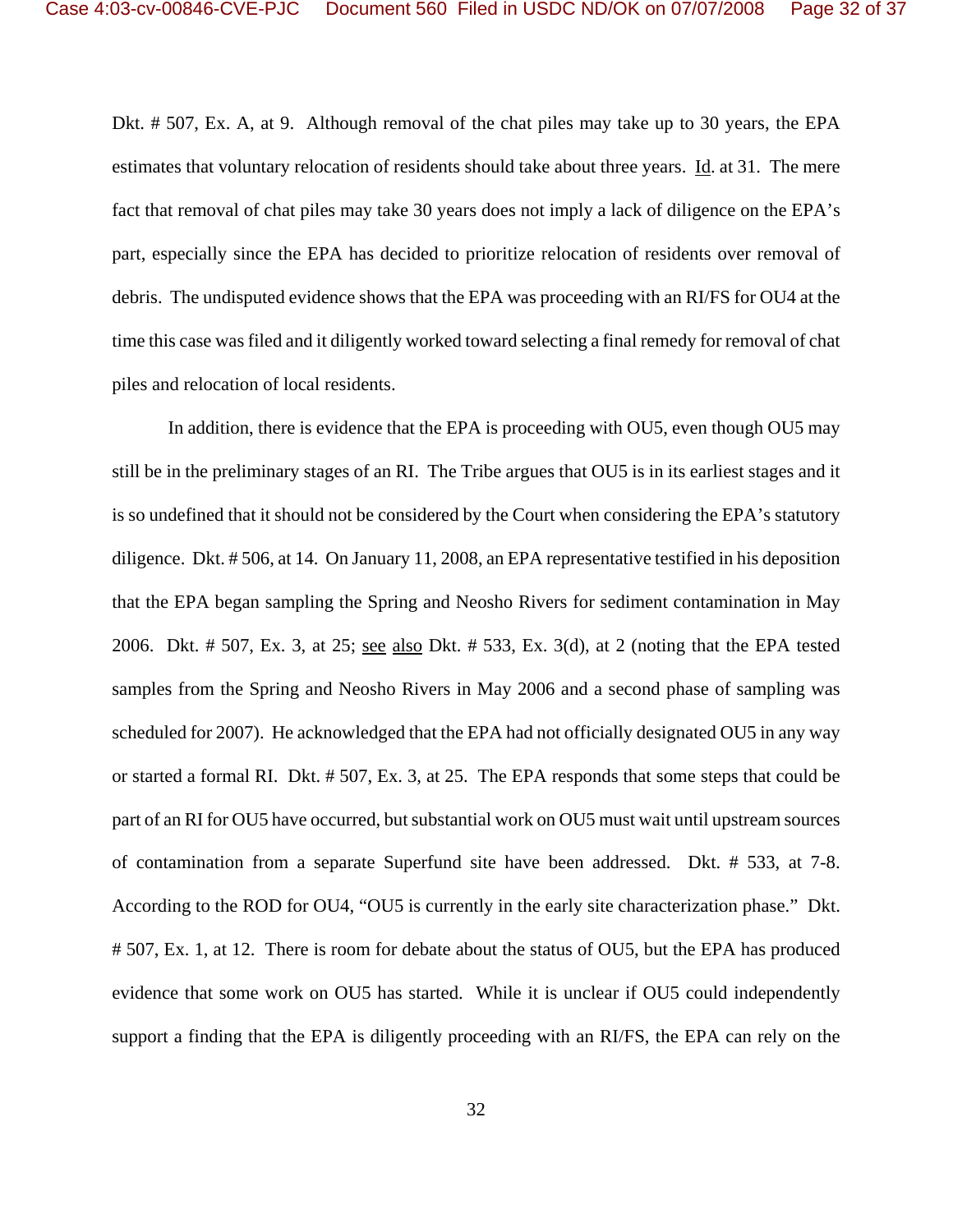designation of OU5 as an operable unit and work already completed to support its argument that it is diligently proceeding.

The Court has also considered the EPA's past conduct at Tar Creek, although it does not give this evidence significant weight in its decision. In 1984, the EPA created OU1 to address contamination of groundwater and surface water and work on OU1 was completed in 1986. The EPA did not immediately identify chat piles or tailings ponds as a health risk to local residents, but Indian Health Service sent the EPA a letter stating that 34 percent of local children had blood lead levels exceeding the CDC's minimum level of concern. After the EPA received this letter, it initiated a time-sensitive soil removal action and it conducted further studies of the sources of lead contamination in Tar Creek. The soil removal action was designated as OU2 in 1997 and the EPA actively removed soil from schools, playgrounds, day care centers and residences over the next few years. The Tribe states that EPA's window to diligently proceed closed long before the Tribe filed its lawsuit, because the EPA failed to remove, or even sample, chat piles from the time Tar Creek was placed on the NPL. According to the Tribe, the EPA "started the race asleep at the wheel" and "awoke from its slumber" only after Indian Health Service alerted the EPA to a health risk. Dkt. # 506, at 25. However, the evidence shows that the EPA did not ignore this evidence; it simply assessed the risk posed by chat piles and mining waste differently than the Tribe. Although chat piles and mining waste may seem like an obvious health hazard from the Tribe's perspective, the EPA made a conscious decision to prioritize cleanup of other hazards. This Court is not in a position to second-guess the EPA's choices.

Based on the evidence presented, it is clear that the EPA was diligently conducting remedial action at Tar Creek when this case was filed and work at Tar Creek is continuing. Even if the Court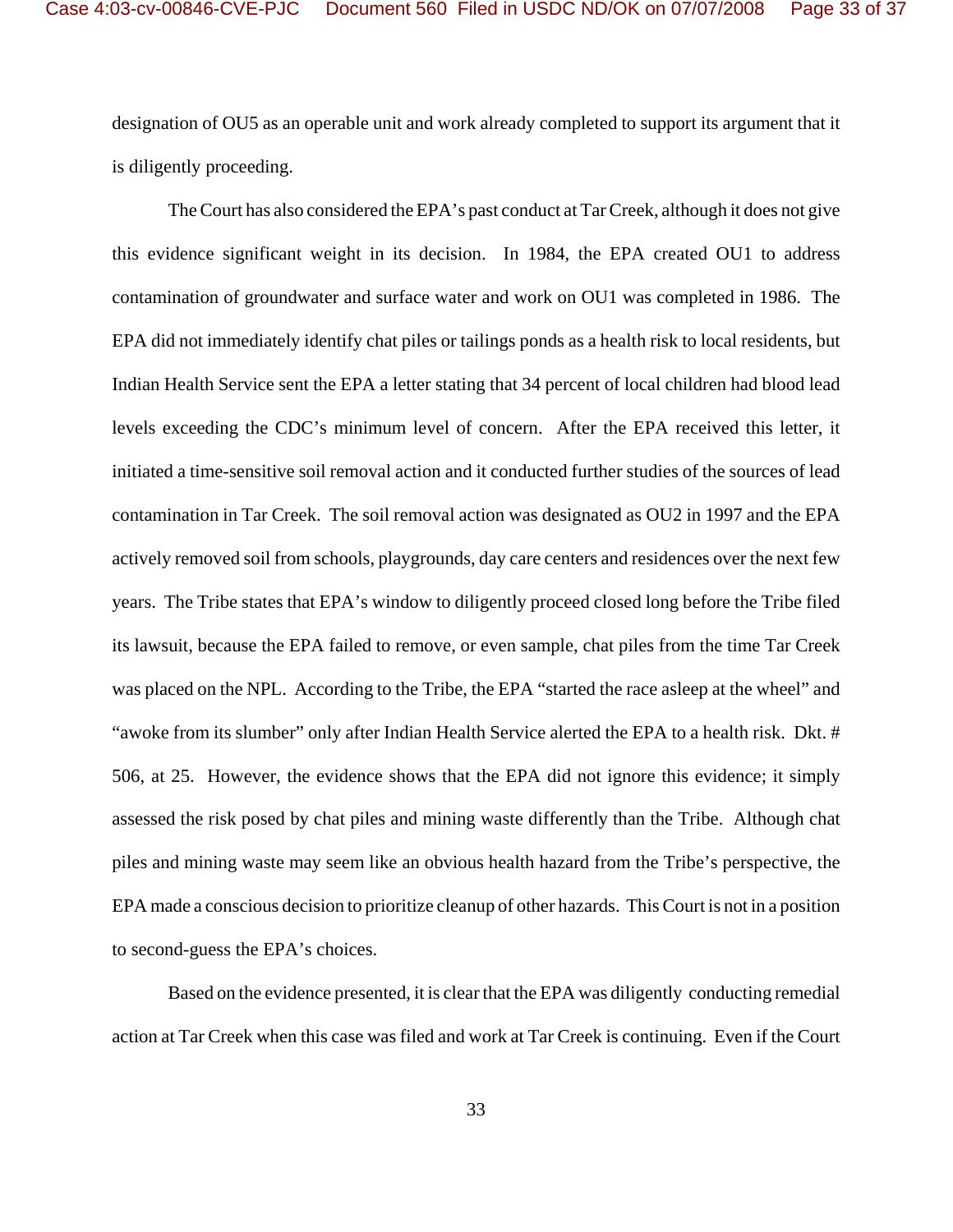were to give more weight to the EPA's past conduct, the Court does not find the EPA's past actions reflect a lack of diligence. Rather, the evidence shows that the EPA did not find evidence of an imminent health risk to area residents from chat piles, but it quickly initiated response actions once risks were identified. The Tribe provides evidence dating back to the 1930s and 1940s recognizing the risks of lead exposure, but this evidence addresses the risks of lead exposure in general terms and does not assist the Court when examining the EPA's diligence at Tar Creek. Tar Creek presented a wide range of environmental hazards, including soil and water contamination, improperly stored mining waste, and harm to humans and wildlife. If the Court were to conclude that the EPA has not proceeded diligently, the Court would essentially be substituting its judgment for the EPA's, and CERCLA shows an express congressional intent to defer to the EPA's decisions concerning cleanup and removal of hazardous substances. Therefore, the Court finds that the EPA has established that it has proceeded diligently at Tar Creek and the Tribe's claim for natural resource damages is premature.

## **C.**

The Tribe asserts that it may proceed with a claim for assessment costs and obtain a declaratory judgment binding in any future action against defendants for assessment costs, because costs are not treated as damages under  $\S 9613(g)(1)$ . The federal defendants argue that the Tribe's claim for costs is indistinguishable from its claim for damages and  $\S 9613(g)(1)$  prevents the Tribe from pursuing any part of its NRD claim if its CERCLA claim is premature.

Section  $9607(a)(4)(C)$  permits an appropriate party to collect "damages for injury to, destruction of, or loss of natural resources, including the reasonable costs of assessing such injury, destruction or loss resulting from such a release . . . ." The same statutory section that creates an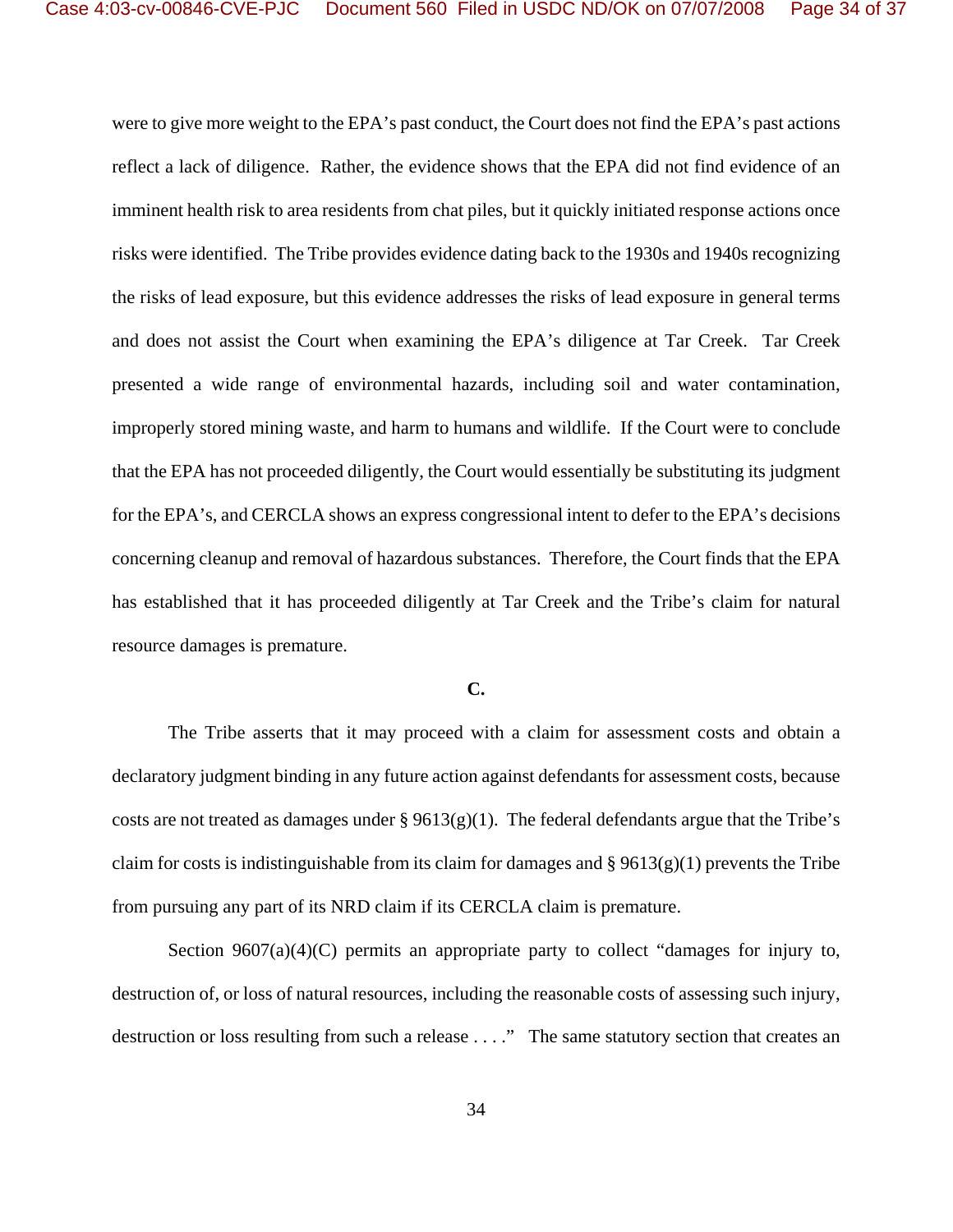NRD claim appears to include assessment costs as an element of NRD, and this implies that assessment costs are simply part of an NRD claim. The federal defendants point out that the statute authorizes a single NRD claim, which appears to include assessment costs as an element. Dkt. # 445, at 9. The Tribe argues that CERCLA specifically excludes assessment costs from the definition of damages. Dkt. # 438, at 13. CERCLA defines damages as "damages for injury or loss of natural resources as set forth in section 9607(a) or 9611(b) of this title." 42 U.S.C. § 9601(6). Thus, the definition of damages does not expressly include costs as an element of damages and section  $9613(g)(1)$  applies only to an "action for damages." CERCLA expressly creates three other types of cost recovery claims, but those claims are exclusively for costs and are governed by a different timing provision. See 42 U.S.C. §  $9613(g)(2)$  (statute of limitations for cost recovery claims). Cost recovery claims against PRPs to recover costs associated with removal or remedial actions may be filed "at any time after such costs have been incurred." Id. However, this section does not expressly address assessment costs for NRD claims.

The Tribe cites Confederated Tribes and Bands of the Yakama Nation v. United States of America, 2007 WL 2570437 (E.D. Wa. Sept. 4, 2007), to support its argument that a claim for assessment costs can proceed even if an NRD claim is premature. In that case, the Yakama Nation sought, inter alia, a declaratory judgment "declaring Defendants to be liable to the Yakama Nation for all past and future natural resource injury assessment costs  $\dots$ ." Id. at \*1. The court distinguished NRD from assessment costs and determined that a natural resources trustee may bring a separate action for costs even if the EPA is diligently proceeding with remedial action.<sup>12</sup> Id. at  $*5$ 

<sup>&</sup>lt;sup>12</sup> Yakama Nation does not address whether a plaintiff could proceed with a claim for NRD before the selection of a remedy, because the NRD claim was stayed. Id. at  $*6$ .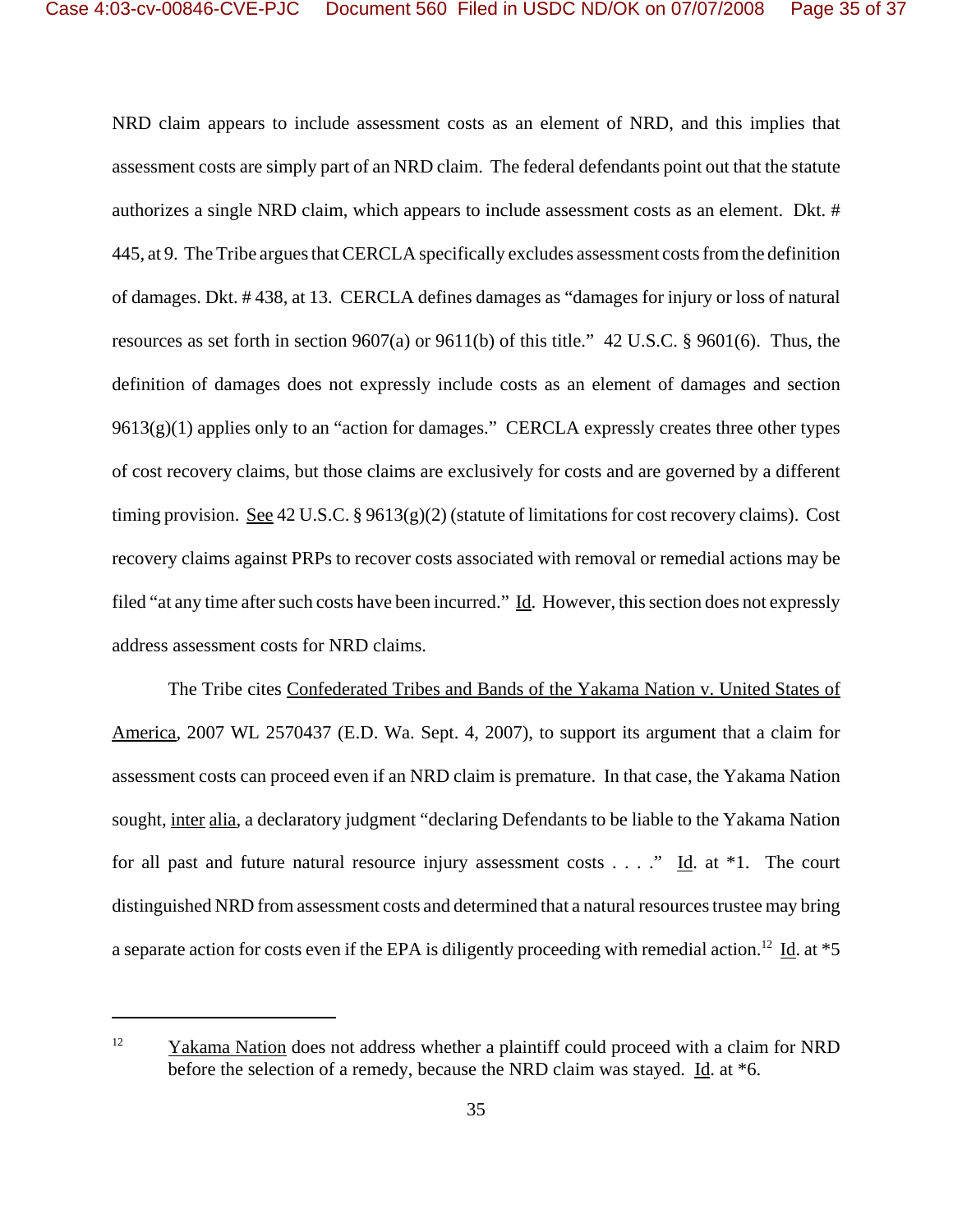("an action for the recovery of injury assessment costs under  $\S 9607(a)(4)(C)$  is ripe when such costs are incurred"). The Yakama Nation had already expended significant funds to assess the extent of its NRD, and it was permitted to proceed with its claim seeking a declaratory judgment for costs already incurred. Id. at \*5. Therefore, the court permitted the Yakama Nation to proceed with a claim for declaratory relief to recover assessment costs that had already been incurred.

Even if the Court were to apply Yakama Nation, the Court has reviewed the fourth amended complaint and the Tribe has not alleged that it has actually incurred any assessment costs. Its request for assessment costs is directed to future, rather than past, assessment costs and Yakama Nation does not allow this type of claim. If the Court were to treat the Tribe's claim for assessment costs as an ordinary cost recovery claim under CERCLA, it would still be barred because the fourth amended complaint fails to allege that any assessment costs have actually been incurred. Young v. United States, 394 F.3d 858, 862 (10th Cir. 2005) (prima facie case for recovery costs must include allegation that a party has actually incurred response costs). Therefore, the Tribe's fourth amended complaint states a claim for future assessment costs only, and CERCLA does not permit such claims to proceed before the EPA's work is completed.  $42 \text{ U.S.C.}$  §  $9613(g)(2)$ .

**IT IS THEREFORE ORDERED** that Federal Defendants' Motion for Judgment on the Pleadings (Dkt. # 427) is **granted**; Federal Defendants' Combined Motion for Summary Judgment and Memorandum in Support (Dkt. # 484) is **granted**; and Plaintiffs' Motion for Partial Summary Judgment and Brief in Support (Dkt. # 506) is **denied**. The Tribe's CERCLA claim (the sixth claim for relief in the fourth amended complaint) is **dismissed without prejudice**.